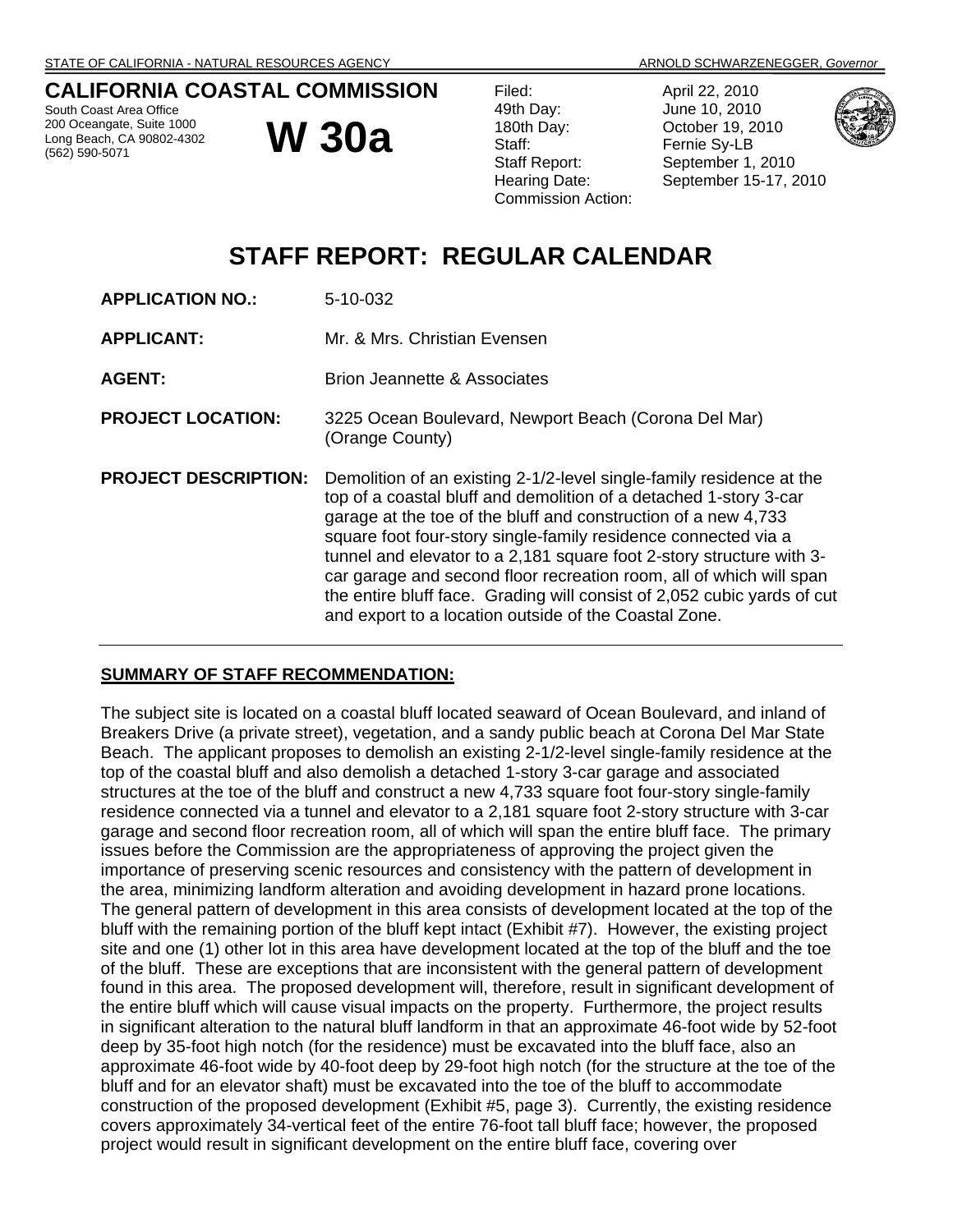approximately 72-vertical feet of the entire 76-foot tall bluff face, an approximate increase of approximately 50% in bluff face development on site (Exhibit #5, page 2). In addition, the area on the bluff located between the existing residence located at the top of the bluff and the existing garage and other development located at the toe of the bluff remains largely undisturbed and densely vegetated (a span of approximately 43-vertical feet); however, the proposed project would eliminate this area and replace it with development. Other property owners in the surrounding area, and along the same bluff, have maintained an undeveloped bluff face seaward of their residences. The applicant's proposed elimination of a large swath of bluff area, therefore, is inconsistent with the pattern of development in the area. Staff is also concerned with the cumulative adverse impacts this project may lead to. Many of the homes that exist in the vicinity are older and likely to be redeveloped. If this site were allowed to be developed in the proposed manner, matching proposals on adjacent and nearby lots would likely follow. Such proposals would have a significant adverse cumulative impact on bluff landform alteration and community character. Staff recommends that the Commission **DENY** the proposed project.

Alternatives to the proposed project exist. For example, the existing house and detached garage could be remodeled within their existing footprint to provide some of the expanded amenities that are part of the current proposed project by the applicant. While this alternative would allow the existing development (development at the top of the bluff and the toe of the bluff) to remain inconsistent with the pattern of development, it would do so in a manner that would result in less significant adverse impacts to visual resources and landform alteration. Such an alternative would allow the undeveloped portion of the face to remain as densely vegetated slope and would preserve the integrity of the coastal bluff. There are, perhaps, other alternatives as well. Therefore, staff recommends that the proposed project be **DENIED**, as it would be inconsistent with the general pattern of development in the area and have adverse impacts on the naturally appearing landform and have a cumulative adverse impact on visual resources.

**LOCAL APPROVALS RECEIVED:** Approval in Concept (#2041-2009) from the City of Newport Beach Planning Department dated January 20, 2010.

**SUBSTANTIVE FILE DOCUMENTS:** City of Newport Beach Certified Land Use Plan; *Preliminary Geotechnical Investigation, Proposed New Single-Family Residence, 3225 Ocean Boulevard,*  Corona del Mar, California (Report No. 71862-00/Report No. 09-6621) prepared by Geofirm dated December 11, 2009; *Response to California Coastal Commission Notice of Incomplete Application, March 11, 2010, Demolish and Construct New Single-Family Residence, Coastal Development Permit Application No. 5-10-032, 3225 Ocean Boulevard, Corona del Mar, California*  prepared by Geofirm dated March 19, 2010*; Coastal Hazard & Wave-Runup Study, 3225 & 3235 Ocean Blvd, Corona Del Mar, CA* prepared by Geosoils Inc. dated April 12, 2010; Letter to Commission staff from Brion Jeannette & Associates dated August 29, 2005; Letter to Brion Jeannette Associates from Commission staff dated March 11, 2010; and Letter to Commission staff from Brion Jeannette & Associates dated April 21, 2010.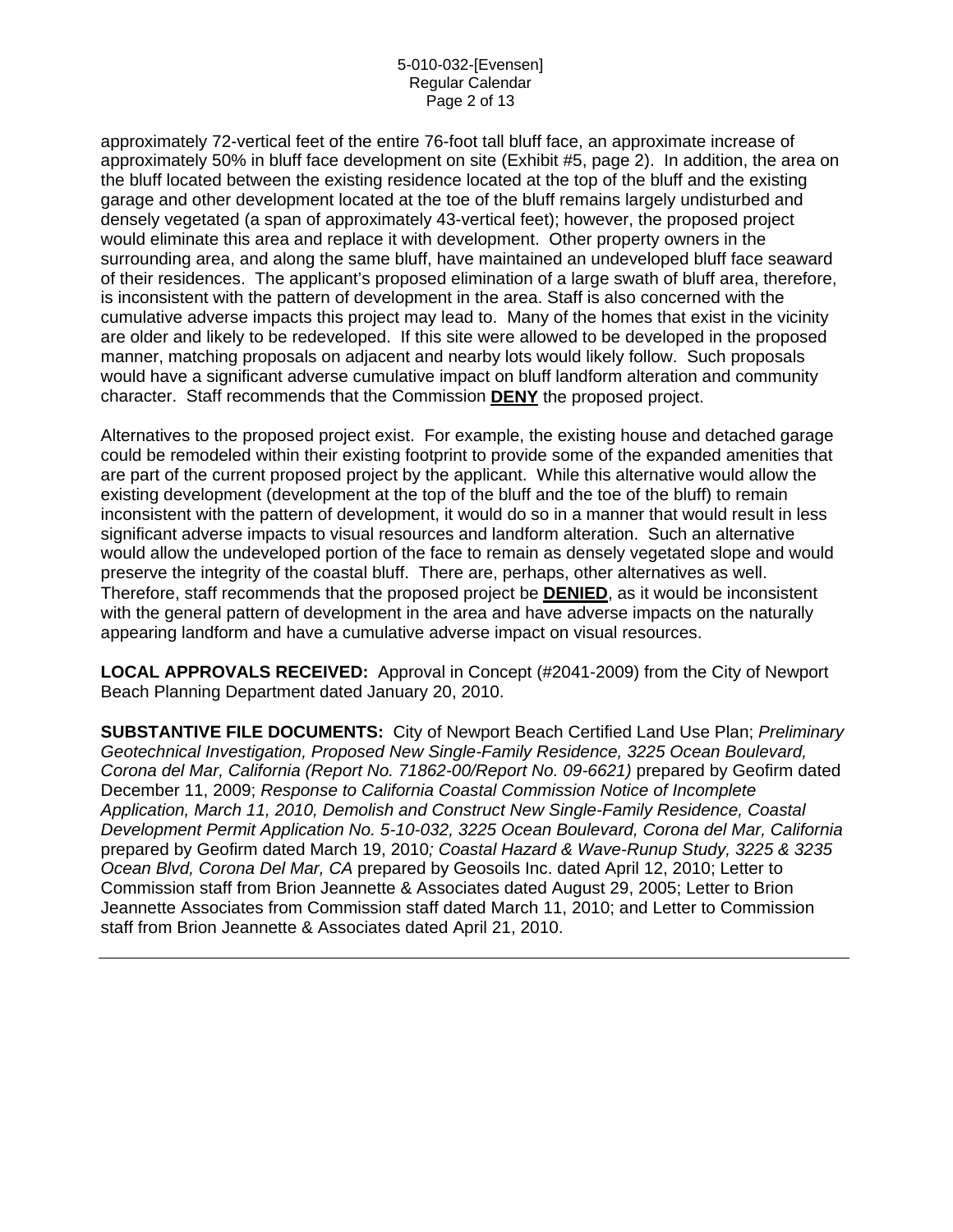# **EXHIBITS**

- 1. Vicinity Map
- 2. Assessor's Parcel Map
- 3. Site Plan
- 4. Floor Plans
- 5. Elevation Plans/Section Plans
- 6. Grading Plan
- 7. Aerial Photo of the Project Site and Surrounding Pattern of Development

# **STAFF RECOMMENDATION:**

# **I. STAFF RECOMMENDATION OF DENIAL**

Staff recommends that the Commission **DENY** the coastal development permit application by voting **NO** on the following motion and adopting the following resolution.

# **A. MOTION**

*I move that the Commission approve Coastal Development Permit No. 5-10-032 for the development proposed by the applicant.*

# **B. STAFF RECOMMENDATION OF DENIAL**

Staff recommends a **NO** vote. Failure of this motion will result in denial of the permit and adoption of the following resolution and findings. The motion passes only by affirmative vote of a majority of the Commissioners present.

# **C. RESOLUTION TO DENY THE PERMIT**

The Commission hereby **DENIES** a coastal development permit for the proposed development on the ground that the development will not conform with the policies of Chapter 3 of the Coastal Act and will prejudice the ability of the local government having jurisdiction over the area to prepare a Local Coastal Program conforming to the provisions of Chapter 3. Approval of the permit would not comply with the California Environmental Quality Act because there are feasible mitigation measures or alternatives that would substantially lessen the significant adverse impacts of the development on the environment.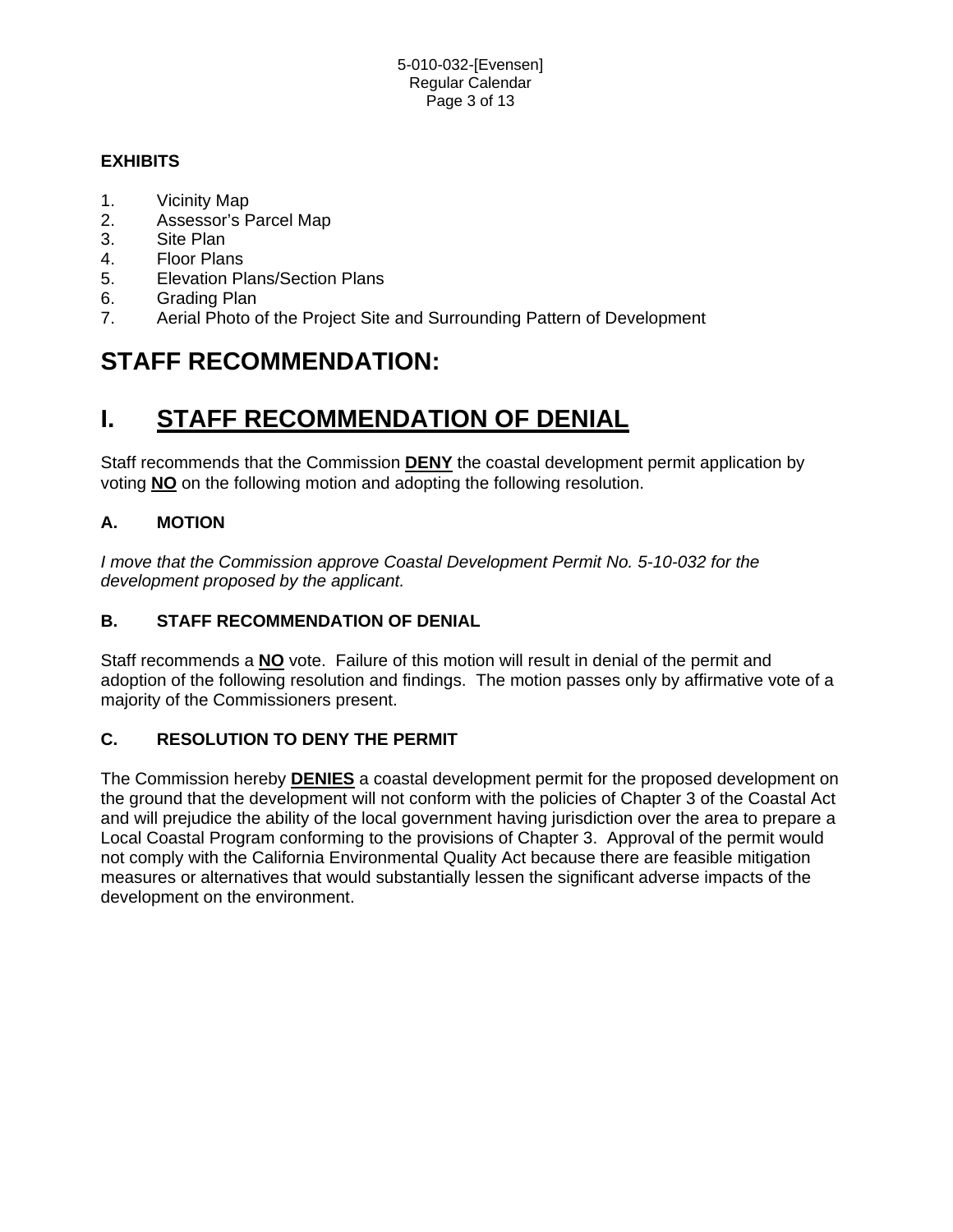# **II. FINDINGS AND DECLARATIONS:**

The Commission hereby finds and declares as follows:

# **A. PROJECT LOCATION, DESCRIPTION AND PRIOR COMMISSION ACTION**

## 1. Project Location

The proposed project is located at 3225 Ocean Boulevard in the community of Corona Del Mar that is part of the City of Newport Beach, County of Orange (Exhibits #1-3). The lot size is 6,804 square feet, and the City of Newport Beach Land Use Plan (LUP) designates the site as Single-Unit Residential Detached and the proposed project adheres to this designation. The rectangular shaped property is located between Breakers Drive to the south (seaward side), and Ocean Boulevard to the north (landward side), with an approximately 50-foot wide City right-of-way between the northern property line and Ocean Boulevard. The right-of-way area is comprised of a lawn adjacent Ocean Boulevard, a short wall, and a landscaped sloping area of land adjacent to the property. To the west and east are existing residential developments. Further south of Breakers Drive is vegetation, and a sandy public beach (Corona Del Mar State Beach) approximately 200-feet wide.

Vehicular access to the project site is not available from Ocean Boulevard; however, pedestrian access is available. Pedestrian access from Ocean Boulevard is provided by an existing wooden staircase from Ocean Boulevard. Vehicular access is available from Breakers Drive, at the toe of the bluff.

The site slopes from Ocean Boulevard down to the south at an approximately slope ratio of 2:1 for approximately 60-feet, and transitions to an approximate 1:1 slope that extends approximately 35-feet down to Breakers Drive. The total slope height from north of the site at Ocean Boulevard to south of the project site at Breakers drive is 76-feet. The project site is underlain locally at the surface and at depth by bedrock strata of the late Miocene Age Monterey Formation which is overlain along the upper bluff by marine terrace deposits and at the toe of the bluff by beach deposits. Beach deposits underlie the property at the toe of the former sea bluff.

The site is currently developed with an existing pre-coastal 2-1/2-story single-family residence constructed at the top of the bluff, and a 1-story, 3-car garage structure, a carport, hardscape, a fire pit and barbeque and rear and side yard property line walls constructed at the toe of the bluff on the level area adjacent to Breakers Drive. An existing wooden staircase is located on the bluff face between the residence at the top of the bluff and the garage at the toe of the bluff. Besides the existing wooden staircase, the area on the bluff located between the residence located at the top of the bluff and the garage and other development located at the toe of the bluff remains largely undisturbed and densely vegetated (a span of approximately 43-vertical feet) (Exhibit #3, page 2).

# 2. Project Description

The proposed project consists of demolition of an existing 2-1/2-level single-family residence at the top of a coastal bluff and demolition of a detached 1-story 3-car garage with associated structures at the toe of the bluff and construction of a new 4,733 square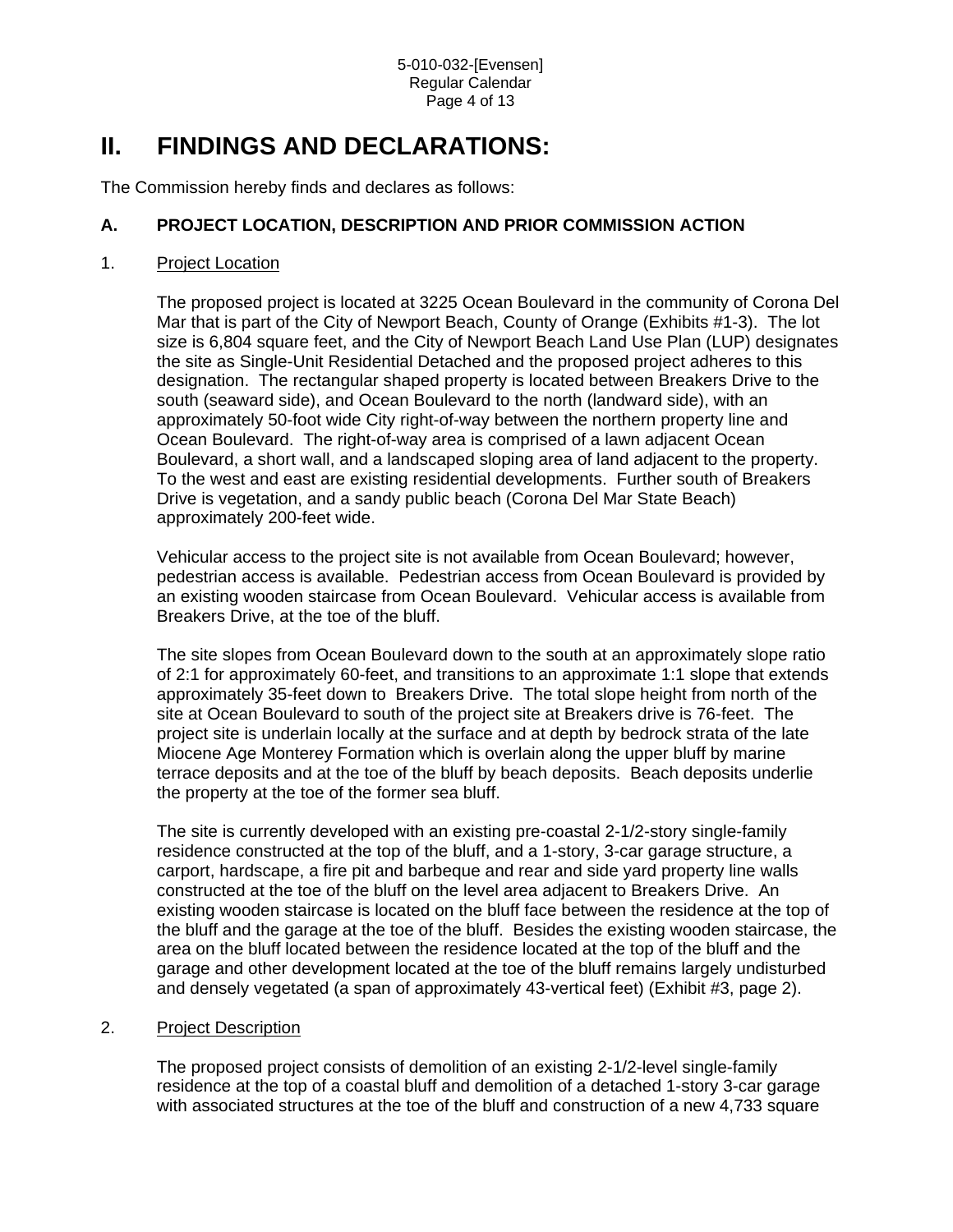#### 5-010-032-[Evensen] Regular Calendar Page 5 of 13

foot four-story single-family residence connected via a tunnel and elevator to a 2,181 square foot 2-story structure with 3-car garage and second floor recreation room (Exhibits #3-6), all of which will span the entire bluff face, which is approximately 72-vertical feet high. The existing wooden staircase inland from the residence traverses from the public right-of-way, which sits between Ocean Boulevard and the existing house, to the existing residence and will remain as is and will be re-connected to the new residence. The existing wooden staircase between the residence at the top of the bluff and the garage at the toe of the bluff will be removed. An existing slump block retaining wall located at the toe of the bluff behind the existing garage will also remain. The proposed project will also consist of new decks, a built in spa, barbeque, a fire pit, new stairs, retaining walls, property line walls, hardscape and landscape. Grading will consist of 2,052 cubic yards of cut and export to a location outside of the Coastal Zone. The foundation system will consist of a combination of conventional footings and retaining walls in conjunction with a caisson (approximately 46 caissons) and grade beam system. Furthermore, the proposed project also consists of a significant alteration to the natural bluff landform in that an approximate 46-foot wide by 52-foot deep by 35-foot high notch must be excavated into the bluff face to accommodate the added floors for the new residence, also an approximate 46-foot wide by 40-foot deep by 29-foot high notch into the toe of the bluff to accommodate relocation and expansion of the structure at the toe of the bluff and for an elevator shaft (Exhibit #5, page 3). This is in addition to areas of bluff face that have already been graded out to accommodate the existing structures (that will be demolished and replaced with larger structures).

## 3. Standard of Review

The City of Newport Beach has a certified LUP but the Commission has not certified an LCP for the City. As such, the Coastal Act polices are the standard of review with the certified LUP providing guidance where relevant.

# **B. SCENIC RESOURCES**

Section 30251 of the Coastal Act states, in relevant part:

*The scenic and visual qualities of coastal areas shall be considered and protected as a resource of public importance. Permitted development shall be sited and designed to protect views to and along the ocean and scenic coastal areas, to minimize the alteration of natural land forms, to be visually compatible with the character of surrounding areas, and, where feasible, to restore and enhance visual quality in visually degraded areas…* 

The proposed project is located on a coastal bluff face. South (seaward) of the site is Breakers Drive (a private street), vegetation, and a sandy public beach (Corona Del Mar State Beach) approximately 200-feet wide. The project site is visible from adjacent public vantage points such as the sandy public beach (Corona Del Mar State Beach). The pattern of development along this segment of Ocean Boulevard is such that development is located at the top of the bluff while the remaining portion of the bluff is kept intact, largely undisturbed and vegetated (Exhibit #7). Development at this site, if approved, must be sited and designed to be visually compatible with the character of the surrounding area. It is also necessary to ensure that new development be sited and designed to protect views to and along the beach area and minimize the alteration of existing landforms. This proposed bluff face development also raises the concern over the cumulative impacts that would occur if others propose to develop the coastal bluff face.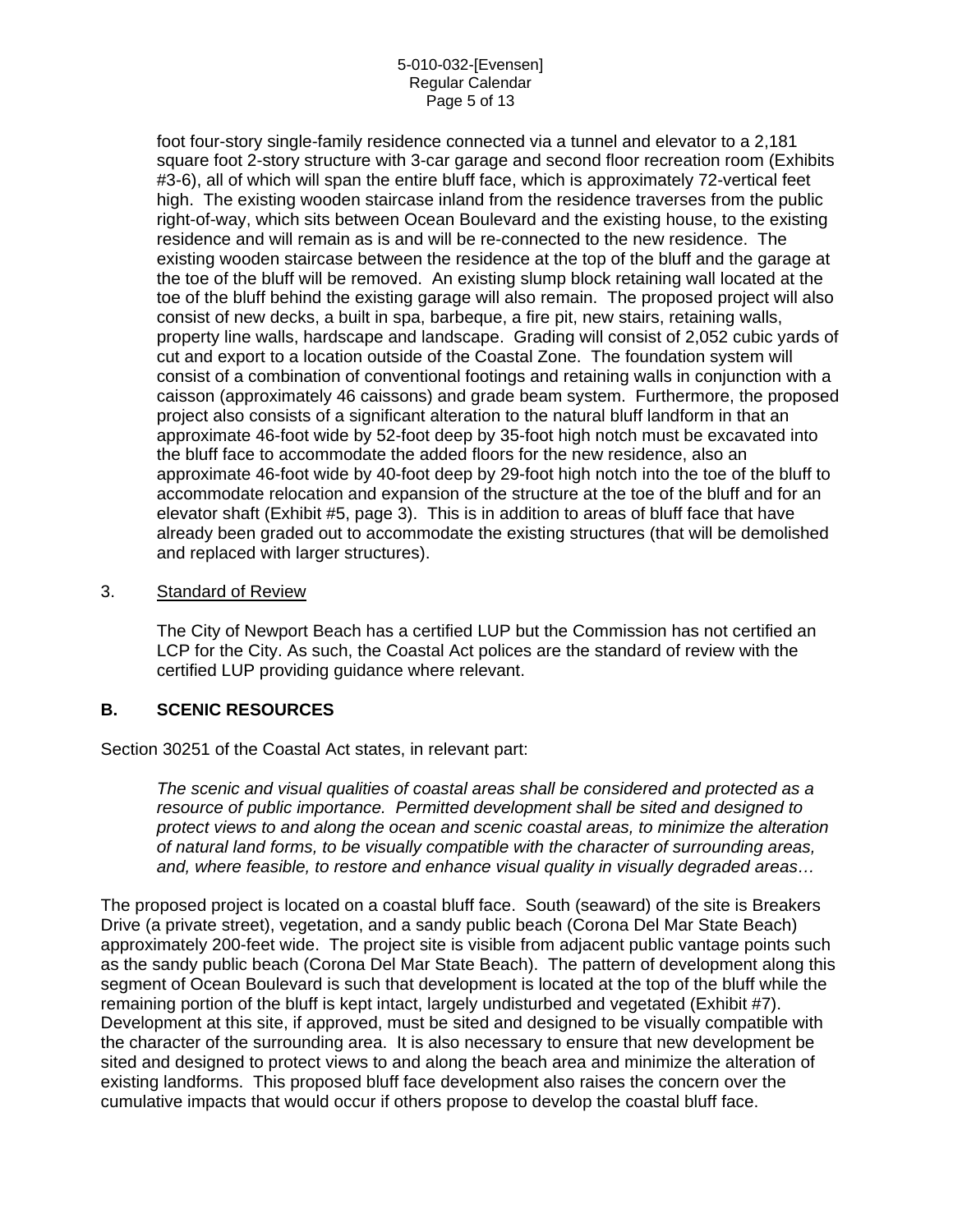# LANDFORM ALTERATION, PATTERN OF DEVELOPMENT/STRINGLINE, AND CUMULATIVE IMPACTS

## Landform Alteration

The applicants are proposing the demolition of an existing 2-1/2-level single-family residence at the top of a coastal bluff and demolition of a detached 1-story 3-car garage at the toe of the bluff and associated structures and construction of a new 4,733 square foot four-story single-family residence connected via a tunnel and elevator to a 2,181 square foot 2-story structure with 3-car garage and second floor recreation room, all of which will span the entire bluff face, which is approximately 72-vertical feet high. Grading will consist of 2,052 cubic yards of cut and export to a location outside of the Coastal Zone. The grading will result in significant alteration to the natural bluff landform in that an approximate 46-foot wide by 52-foot deep by 35-foot high notch (for the residence) must be excavated into the bluff face, also an approximate 46-foot wide by 40-foot deep by 29-foot high notch h (for the structure at the toe of the bluff and for an elevator shaft) must be excavated into the toe of the bluff to accommodate construction of the proposed development (Exhibit #5, page 2). Currently, the existing residence covers approximately 34-vertical feet of the entire 76-foot tall bluff face; however, the proposed project would result in significant development encompassing the entire bluff face, covering over approximately 72-vertical feet of the entire 76-foot tall bluff face, an approximate increase of approximately 50% in bluff face development on site (Exhibit #3, page 2 and Exhibit #5, page 2). The foundation system will consist of a combination of conventional footings and retaining walls in conjunction with a caisson (approximately 46 caissons) and grade beam system.

The Coastal Act requires new development to be sited to *"minimize the alteration of natural land forms*." The existing bluff is a natural landform visible from public vantage points such as the sandy public beach (Corona Del Mar State Beach). The proposed project includes significant expansion of the footprint of the structures and additional coverage of the bluff face. Limiting the development to the existing footprint would minimize landform alteration. As stated previously, the pattern of development along this segment of Ocean Boulevard is such that development is located at the top of the bluff while the remaining portion of the bluff is kept largely intact. The proposed project would result in coverage of almost the entire bluff face with development.

Ideally, with redevelopment projects like this one, the Commission would seek to require that the new development conform entirely with the pattern of development. This site and one (1) other are among the few lots along this stretch of Ocean and Breakers Drive that has development at the top and the toe of the bluff. Since construction of a structure at the toe of the bluff is unusual, it would be highly preferable to eliminate that development and concentrate development at the top of the bluff where most of the development on this site and the adjacent sites is located. However, vehicular access to this site creates complicating factors.

Vehicular access to this lot is gained from Breakers Drive at the toe of the bluff, where there is an existing garage. For the surrounding six (6) properties in this stretch of Ocean Boulevard (3207-3309 Ocean Boulevard), vehicular access to their properties varies. 3207, 3235 and 3301 Ocean Boulevard have vehicular access from Ocean Boulevard,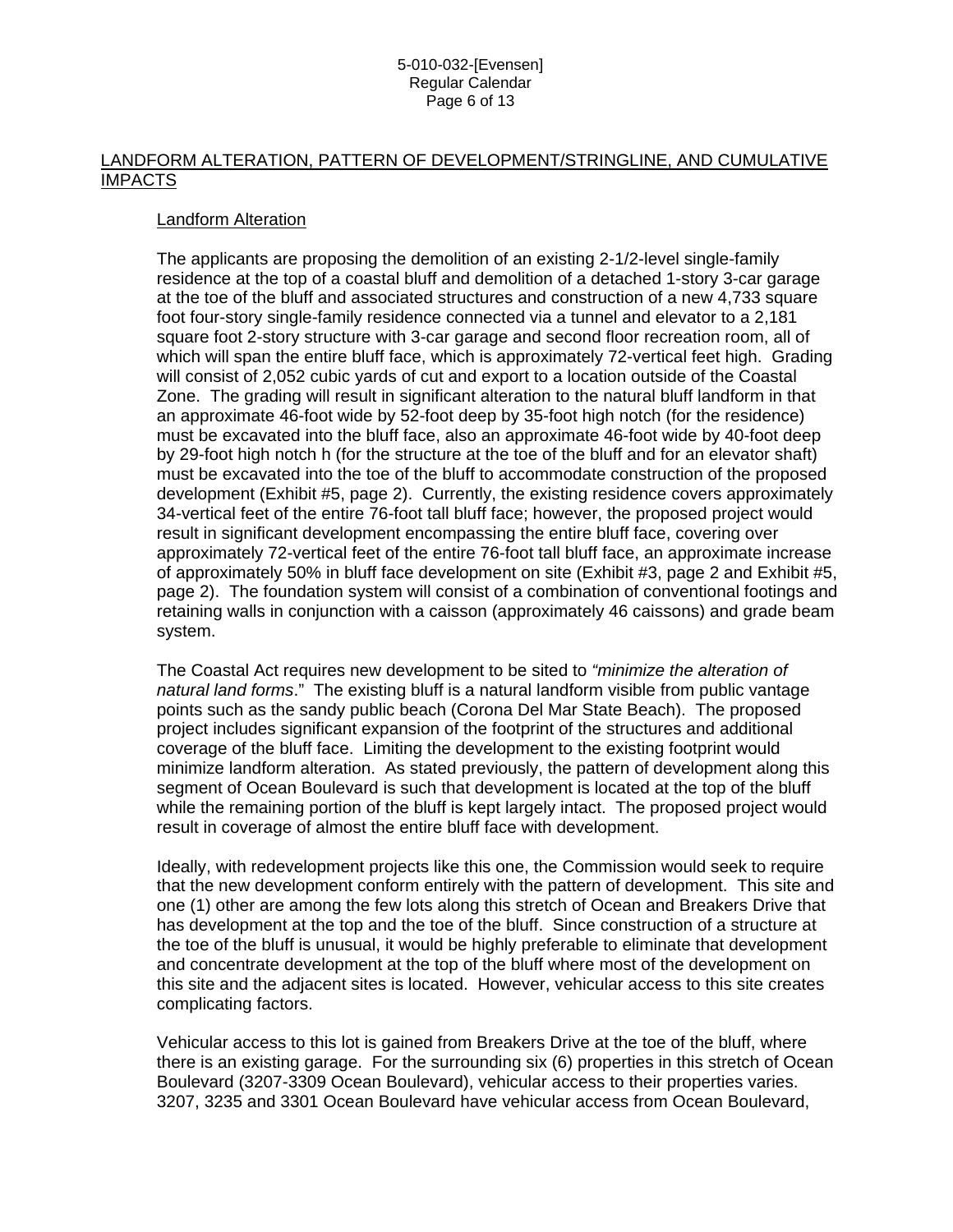#### 5-010-032-[Evensen] Regular Calendar Page 7 of 13

located at the top of the bluff. 3215 and 3325 (project site) Ocean Boulevard have vehicular access from Breakers Drive located at the toe of the bluff. 3309 Ocean Boulevard has vehicular access from both Ocean Boulevard and Breakers Drive. 3225 (project site) and 3309 Ocean Boulevard have garages located at the toe of the bluff. In order to minimize additional landform alteration, staff requested the applicant to look into providing vehicular access from Ocean Boulevard. However, the City of Newport Beach does not allow new vehicular access from Ocean Boulevard. Thus, even though the existing garage located at the toe of the bluff is inconsistent with the pattern of development in the area, vehicular access is necessary and therefore a garage at the toe of the bluff is the required location since new vehicular access is not allowed off Ocean Boulevard at the top of the bluff. However, the new garage is significantly larger in size and notches into the toe of the bluff. In order to additionally limit landform alteration, the garage should be limited to the existing footprint as well and designed so as not to adversely impact visual resources (to be discussed later as an alternative). If the proposed project was designed to match the community character, landform alteration and adverse impacts to scenic views of the coastline would be minimized. However, the proposed project will not be limited to the existing footprint and will result in significant grading of virtually the entire bluff.

## Pattern of Development/Stringline

Proposed development should be sited in such a manner so that it is visually compatible with the character of surrounding areas. Seaward encroachment of new development that is inconsistent with the character of surrounding areas can often have adverse impacts on a variety of coastal resources. For example, the seaward encroachment of private development toward a beach can discourage public utilization of the beach. The seaward encroachment of structures can also have adverse visual impacts. In addition, the seaward encroachment of structures can increase the hazards to which the new development will be subjected. In order to prevent any adverse impacts associated with seaward encroachment of development, development should be consistent with the established pattern of development/stringline.

The pattern of development/stringline in this area of Corona Del Mar falls within three (3) categories: 1) *Bluff Face Development Area* 3002-3036 Breakers Drive where primary structures cover a substantial portion of the bluff face but where there is no bluff top development; 2) *Bluff Toe Development Area* 3100-3200 Breakers Drive where primary structures are constructed along the toe of the bluff and cascade up the bluff, but where a significant portion of the upper bluff face and bluff top remain undeveloped and vegetated; and 3) *Bluff Top Development Area* 3207-3309 Ocean Boulevard (area fronting Breakers Drive and then the public sandy beach) and 3317-3431 Ocean Boulevard (area fronting the sandy public beach) where structures are concentrated at the upper bluff face and bluff top and where there is little or no encroachment of primary structures onto the lower bluff face and the bluff face is largely vegetated (Exhibit #7).

The subject site is located in the *Bluff Top Development Area* (3207-3309 Ocean Boulevard) described above. The site is bounded by two (2) lots (3207 and 3215 Ocean Boulevard) upcoast of the project site and two (2) lots (3235 and 3301 Ocean Boulevard) downcoast of the project site, which would also fall within the *Bluff Top Development Area* (Exhibit #7). The existing single family residence at the top of the bluff is basically in alignment with adjacent residences. Currently, the project site has an existing 2-1/2-level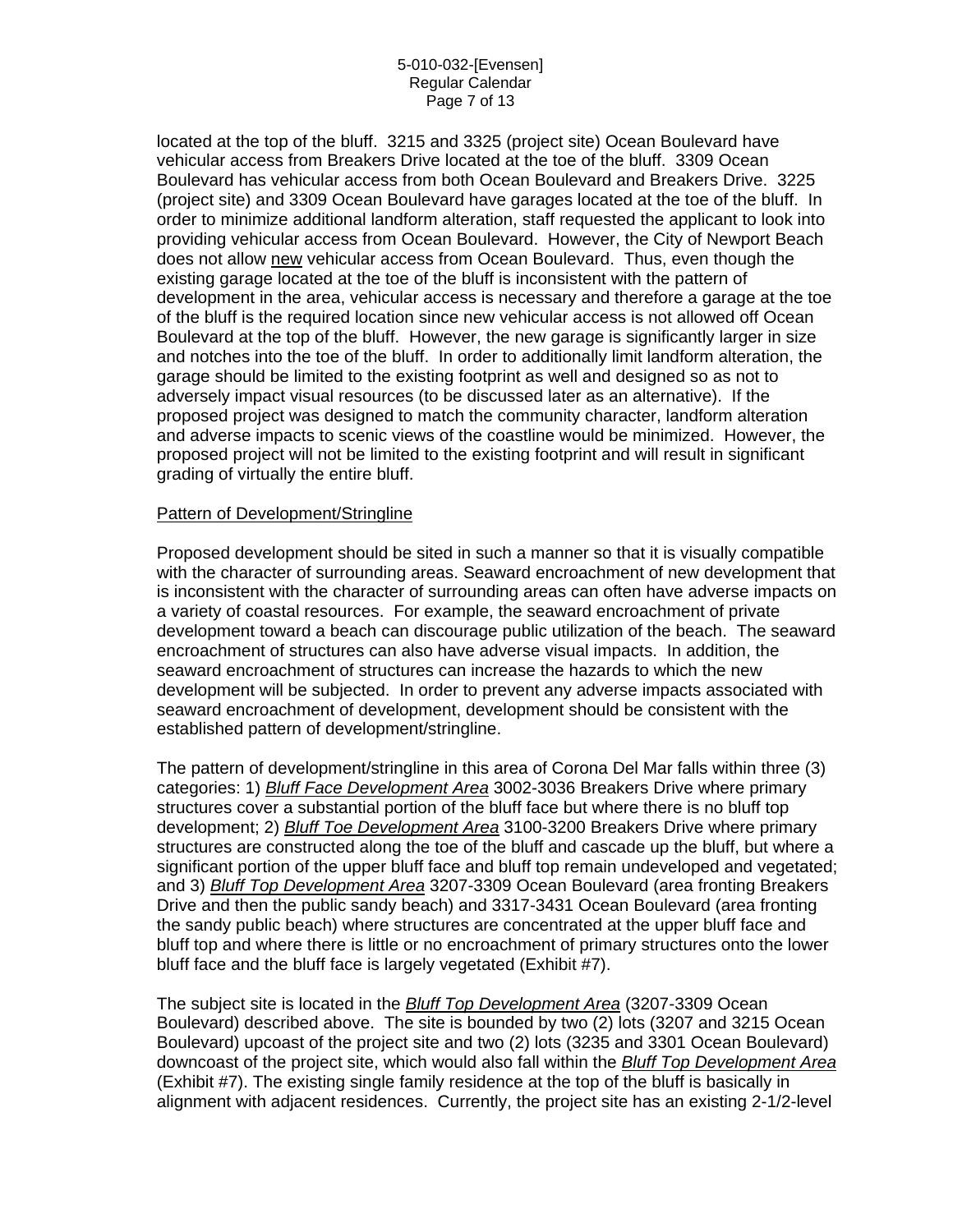#### 5-010-032-[Evensen] Regular Calendar Page 8 of 13

single-family residence at the top of the bluff (located approximately at the 55-foot contour) and 1-story 3-car garage with associated structures at the toe of the bluff (located approximately at the 13-foot contour). Besides the existing wooden staircase, the area on the bluff located between the subject residence located at the top of the bluff and the garage and other development (i.e. hardscape, a fire pit, barbeque, etc) located at the toe of the bluff, the bluff face remains largely undisturbed and densely vegetated (a span of approximately 43-feet in length) (Exhibit #3, page 2). However, the proposed project would result in developing this undeveloped area between the bluff top and toe, such that over 72-vertical feet of the entire 76-foot tall bluff face would be developed (Currently, the existing residence covers approximately 34-vertical feet of the entire 76 foot tall bluff face; however, the proposed project would result in an approximate increase of 50% in bluff face development on site) (Exhibit #5, page 2). Thus, since the project would entail significant development of the bluff face, the proposed home would not be visually compatible with the character of the surrounding homes in the *Bluff Top Development Area.*

Furthermore, the existing project site and the additional site located at 3309 Ocean Boulevard are the only two (2) sites that have major structures located both at the top and toe of the bluff. The presence of existing pre-Coastal Act structures at the toe of the bluff on these sites is not in keeping with the character and pattern of development in this area. The structure located at the toe of the bluff on 3309 Ocean Boulevard is the only other structure (besides the garage on the subject site) located at the toe of the bluff within the above-described "Bluff Top Development Area". Approval of the proposed development would not only perpetuate the existing condition of having development at the toe of the bluff, but would actually exacerbate the inconsistency by further enlarging the structures at the toe of the bluff and significantly expanding the residence on the bluff face.

Within the last couple of years there have been a number of projects taking place downcoast of the subject site, between 3317-3431 Ocean Boulevard. In approving these projects, the Commission has limited development to the top of the bluff where living area was limited landward of the 48-foot bluff elevation contour and accessory improvements were limited to the 33-foot elevation contour. No other development was allowed below the 33-foot elevation contour upon the lower bluff face. While these limits established by the Commission for these areas (3317-3431 Ocean Boulevard) have resulted in preservation of the lower portion of the bluff at these locations, they don't provide a useful model for the subject site. Use of these limits at the project site and the remaining development located between 3207-3309 Ocean Boulevard would result in more significant adverse impact to the bluff because this stretch of Ocean Boulevard has less development on the bluff face compared with the homes downcoast (3317-3431 Ocean Boulevard).

### Cumulative Impacts

The proposed residence would be unlike any other development in the vicinity since it would cover almost the entire bluff face, where others to not. If allowed, such development would disrupt the existing development pattern, and begin to change the character of the community. Future proposals on surrounding lots may likely seek to expand their development footprint to cover nearly the entire bluff face. Over time, these incremental impacts can have a significant cumulative adverse visual impact. If the proposed development were approved, and others like it were approved as well, the bluff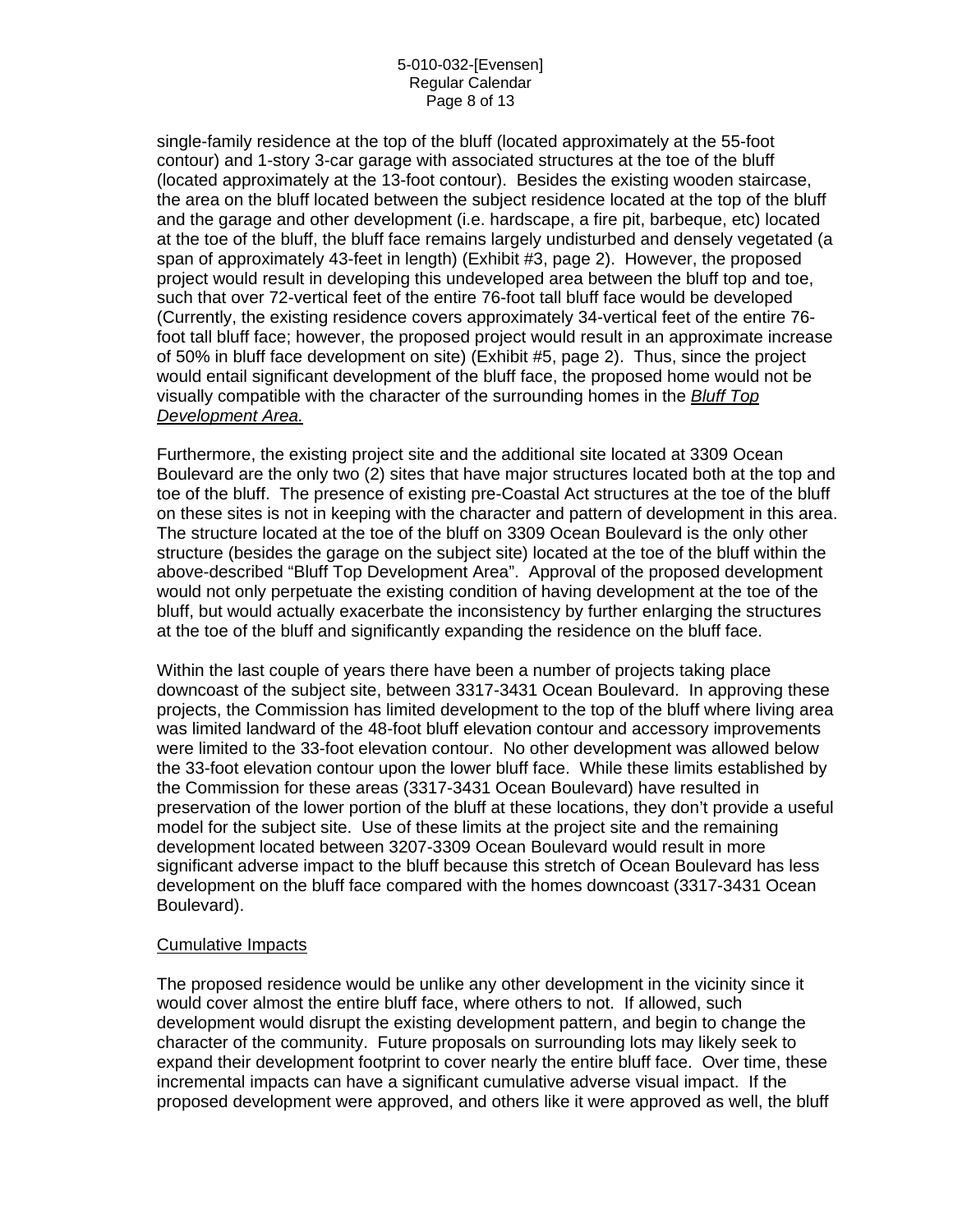along this area of Ocean Boulevard could eventually become a wall of buildings that cover the entire bluff, thus causing significant, cumulative adverse visual impacts since the site is visible from adjacent public vantage points such as the sandy public beach (Corona Del Mar State Beach).

# **CONCLUSION**

The Commission finds that the proposed project is not sited and designed to protect scenic and visual qualities of coastal areas. Denial of the proposed project would (1) protect existing scenic resources (2) preserve the existing pattern of development/stringline at the top of the coastal bluff in the *Bluff Top Development Area*, thereby ensuring the project is visually compatible with the character of the surrounding area and (3) minimize the alteration of the natural landform, the bluff face, on the subject property. Therefore, the Commission finds that the proposed project is inconsistent with Section 30251 of the Coastal Act.

# **C. HAZARDS**

Section 30253 of the Coastal Act states, in pertinent part:

*New development shall do all of the following:* 

- *(a) Minimize risks to life and property in areas of high geologic, flood, and fire hazard.*
- *(b) Assure stability and structural integrity, and neither create nor contribute significantly to erosion, geologic instability, or destruction of the site or surrounding area or in any way require the construction of protective devices that would substantially alter natural landforms along bluffs and cliffs.*

Development on a bluff is inherently risky due to the potential for bluff erosion and collapse. Bluff development poses potential adverse impacts to the geologic stability of bluffs and the stability of residential structures. In general, bluff instability is caused by environmental factors and impacts caused by humans. Environmental factors include seismicity, wave attack, drying and wetting of soils, wind erosion, salt spray erosion, rodent burrowing, percolation of rain water, poorly structured bedding, and soils conducive to erosion. Factors attributed to humans that may be relevant to this site include irrigation, over-watering, building too close to the bluff edge, improper site drainage, use of impermeable surfaces that increase runoff, use of water-dependent vegetation, and breaks in water or sewage lines.

# SITE SPECIFIC BLUFF INFORMATION

### Geotechnical Data

To address site-specific issues, the applicants have submitted the following geotechnical investigations: *Preliminary Geotechnical Investigation, Proposed New Single-Family Residence, 3225 Ocean Boulevard, Corona del Mar, California (Report No. 71862- 00/Report No. 09-6621)* prepared by Geofirm dated December 11, 2009; *Response to California Coastal Commission Notice of Incomplete Application, March 11, 2010, Demolish and Construct New Single-Family Residence, Coastal Development Permit Application No. 5-10-032, 3225 Ocean Boulevard, Corona del Mar, California* prepared by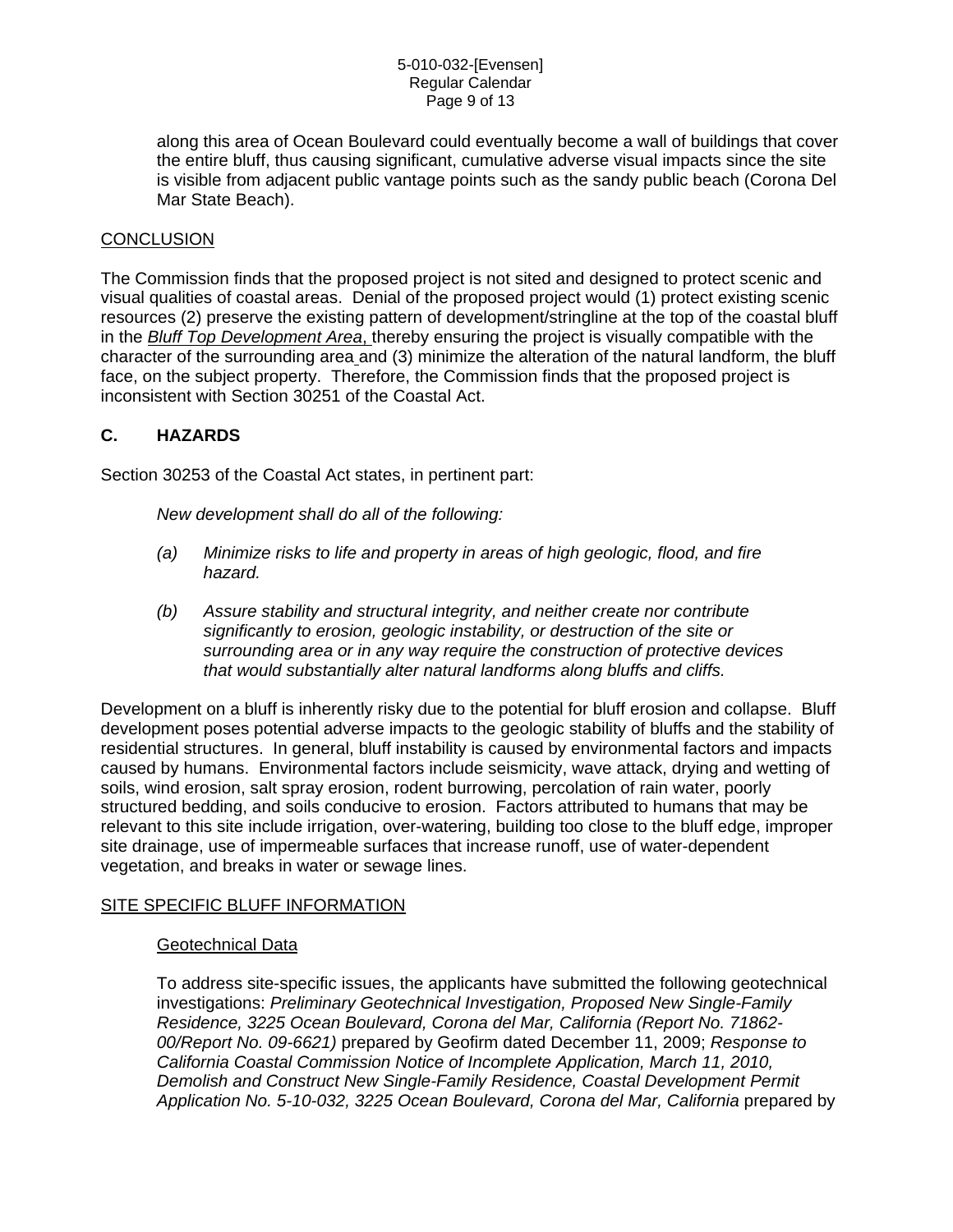Geofirm dated March 19, 2010. The information provided states that the bedrock materials backing the bluff are anticipated to remain seismically and grossly stable. However, slopewash deposits along the toe of the bluff are considered surficially unstable and may exhibit shallow instability during strong seismic shaking. The information submitted ultimately concludes the coastal bluff on the site is grossly stable and that the project is feasible from an engineering perspective provided the applicant complies with the recommendations contained in the investigation. Some of the recommendations for construction of the project site include a foundation system consisting of a combination of conventional footings and retaining walls in conjunction with a caisson (approximately 46 caissons) and grade beam system. While the project can be constructed as long as it adheres to the recommendation found in the geotechnical investigations, it still results in development taking place in a hazard prone location and requires an extraordinary engineering effort to construct.

## Coastal Hazards

To analyze the suitability of the site for the proposed development relative to potential wave hazards, Commission staff requested the preparation of a wave run-up, flooding, and erosion hazard analysis, prepared by an appropriately licensed professional (e.g. coastal engineer). The purpose of this analysis is to determine the potential for future storm damage and any possible mitigation measures, which could be incorporated into the project design.

The applicants have since submitted the following coastal hazard investigation: *Coastal Hazard & Wave-Runup Study, 3225 & 3235 Ocean Blvd, Corona Del Mar, CA* prepared by Geosoils Inc. dated April 12, 2010. Ultimately, this study concludes: "… *coastal hazards will not significantly impact these properties over the life of the proposed improvements. The proposed developments will neither create nor contribute significantly to erosion, geologic instability, or destruction of the site or adjacent area. There are no recommendations necessary for wave or wave runup protection. No shore protection is proposed or should be necessary in the next 75 years. The improvements minimize risk from flooding.*"

Although the applicants' report indicates that the site is safe for development at this time, beach areas are dynamic environments, which may be subject to unforeseen changes. Such changes may affect beach processes.

### **CONCLUSION**

Although the applicants' geotechnical report indicates that the project site will be safe from hazards in the next 75 years, the geology and potential hazards of the site, and the proposed siting, requires grading and foundation design that would substantially alter natural landforms along the subject property's bluff face. Here, the applicant has to conduct extraordinary engineering measures to make this project technically feasible. Specifically, the proposed project consists of a substantial alteration of the natural bluff landform in that an approximate 46-foot wide by 52-foot deep by 35-foot high notch must be excavated into the bluff face to accommodate the added floors for the new residence, also an approximate 46-foot wide by 40-foot deep by 29 foot high notch must be excavated into the toe of the bluff to accommodate relocation and expansion of the structure at the toe of the bluff and for an elevator shaft (Exhibit #5, pages 2-3). In addition, the applicant must further alter the natural landform by installing a significant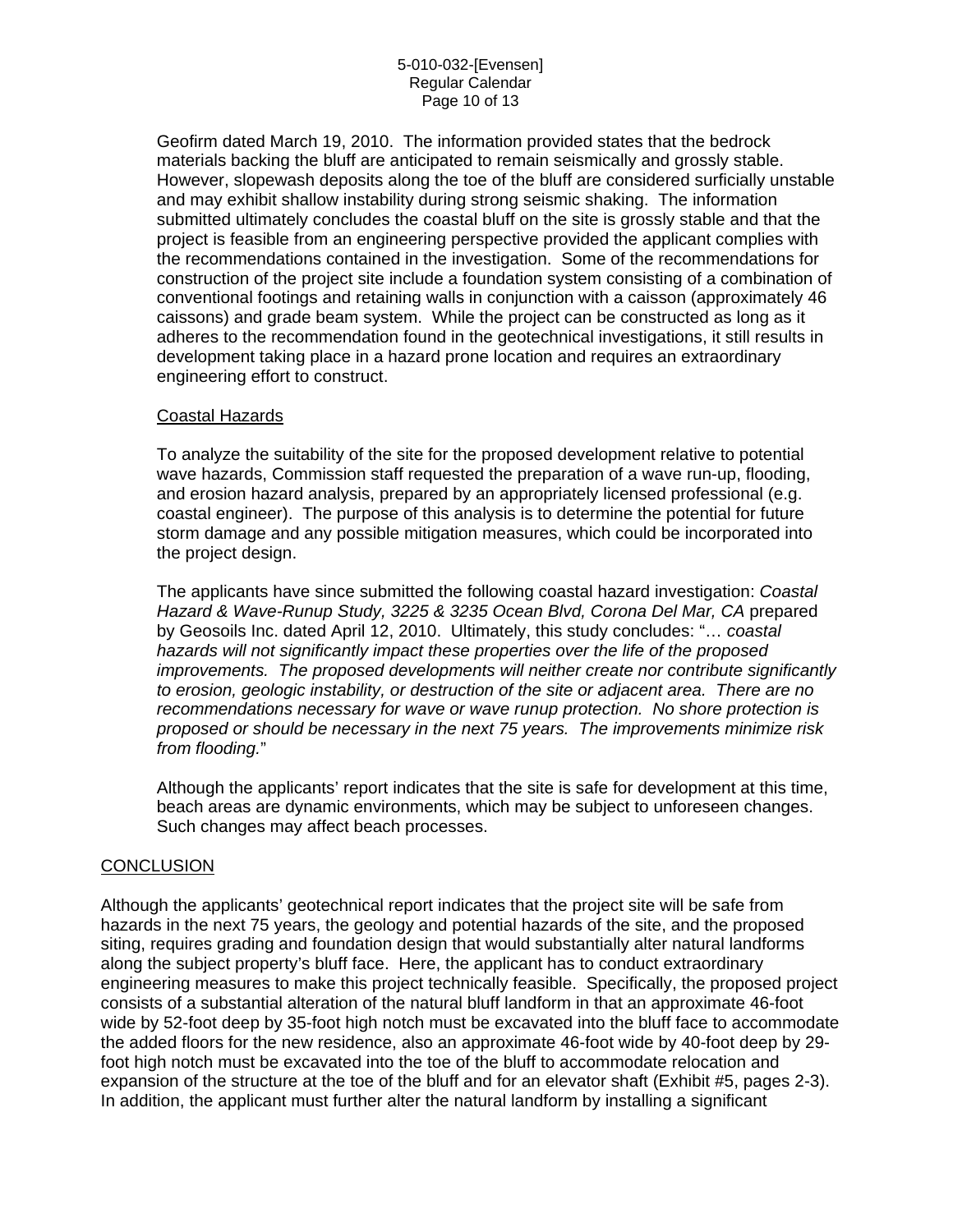foundation system, including the need to drive approximately 46 caissons into the substrata of the bluff face. Given that these extraordinary engineering measures—excavation of the bluff face and caisson installation into the bluff face for the new foundations—are necessary to protect the proposed new development from any potential geologic instability caused by erosive or seismic forces (or any other force), they function similar to protective devices. Therefore, the proposed siting of the residence and foundation design would substantially alter natural landforms along bluffs, which is inconsistent with section 30253 of the Coastal act.

There are alternatives to the proposed project that would lessen or avoid the identified impacts. An alternatives analysis conducted by staff has been provided in Section II D. of this staff report.

# **D. ALTERNATIVES**

Denial of the proposed project will neither eliminate all economically beneficial or productive use of the applicant's property, nor unreasonably limit the owner's reasonable investment-backed expectations of the subject property. The applicant already possesses a substantial residential development of significant economic value on the property. In addition, several alternatives to the proposed development exist. Among those possible alternative developments are the following (though this list is not intended to be, nor is it, comprehensive of the possible alternatives):

## 1. No Project

No changes to the existing site conditions would result from the "no project" alternative. As such, there would be no additional disturbance of the bluff face. The undeveloped portion of the bluff face would remain as an undeveloped densely vegetated slope and would be consistent with community character. While this alternative would allow the existing development to remain inconsistent with the pattern of development, it would also not result in intensification of development on that bluff face in an area where development is limited to the top of the bluff. The applicants would still have full use of the residence. This alternative would result in the least amount of effects to the environment and also would not have any adverse effect on the value of the property.

## 2. Remodeling of the Existing Home

The proposed project entails expansion of habitable and private recreation facilities located on the bluff face. An alternative to the proposed project would be remodeling of the existing home and detached garage for these uses within their existing footprints. This alternative would accommodate the applicant's interest in adding habitable and recreational elements, but there would be no additional disturbance to the bluff face. While this alternative would allow the existing development to remain inconsistent with the pattern of development, as noted above, it would do so in a manner that would result in less significant adverse impacts to visual resources and landform alteration. The undeveloped portion of the bluff face would remain as an undeveloped densely vegetated slope and would be consistent with community character as development occurs at the top of the bluff.

# **E. LOCAL COASTAL PROGRAM**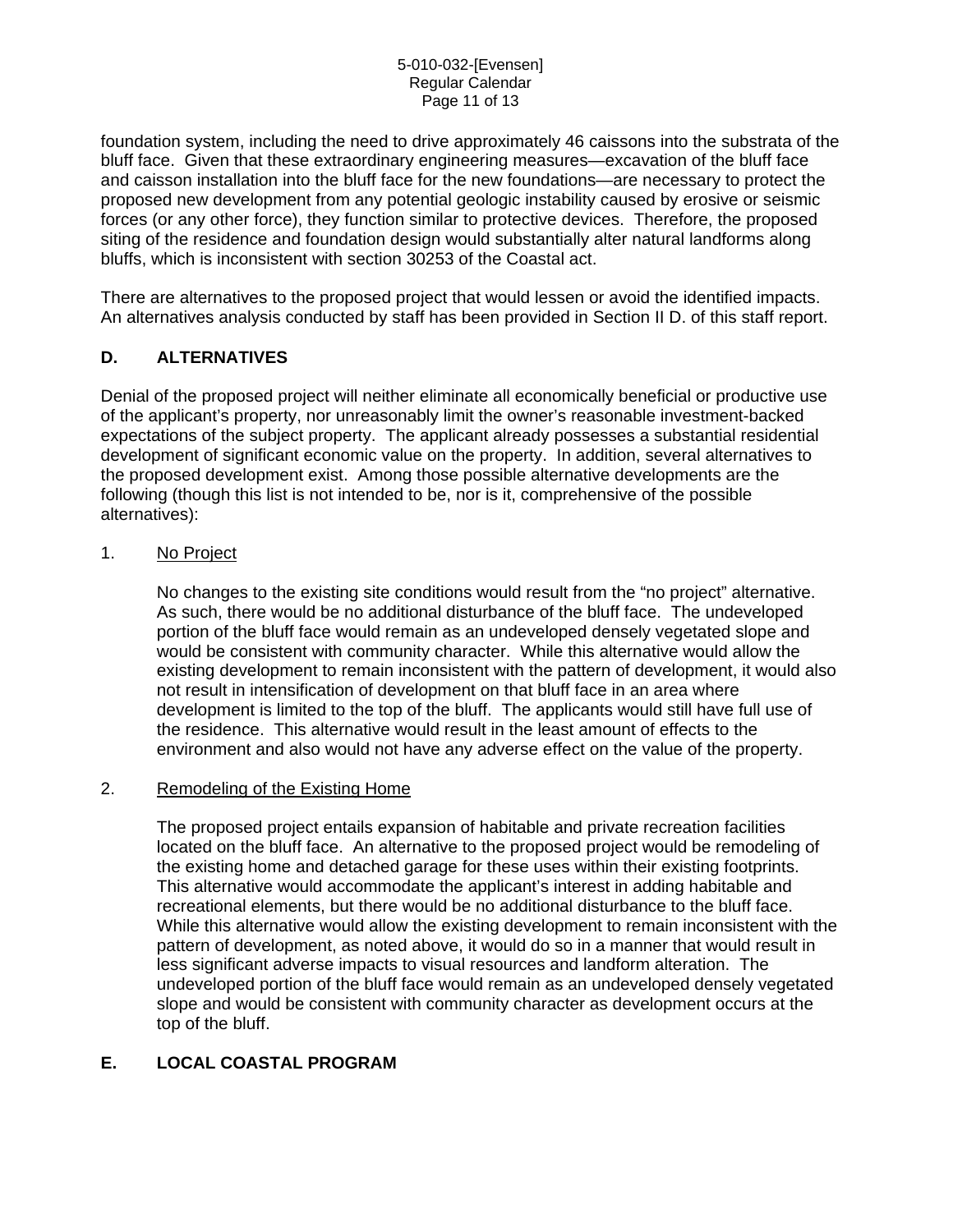Section 30604(a) of the Coastal Act provides that the Commission shall issue a coastal development permit only if the project will not prejudice the ability of the local government having jurisdiction to prepare a Local Coastal Program that conforms with the Chapter 3 policies of the Coastal Act.

The City of Newport Beach Land Use Plan (LUP) was certified on May 19, 1982. At the October 2005 Coastal Commission Hearing, the certified LUP was updated. In addition, the certified LUP was updated at the October 2009 Coastal Commission Hearing. Since the City only has an LUP, the policies of the LUP are used only as guidance. The Newport Beach LUP includes the following policies that relate to development at the subject site:

Scenic and Visual Resources, Policy 4.4.1-1 states,

*Protect and, where feasible, enhance the scenic and visual qualities of the coastal zone, including public views to and along the ocean, bay, and harbor and to coastal bluffs and other scenic coastal areas.* 

Scenic and Visual Resources, Policy 4.4.1-3 states,

*Design and site new development to minimize alterations to significant natural landforms, including bluffs, cliffs and canyons.* 

Natural Landform Protection, Policy 4.4.3-8 states,

*Prohibit development on bluff faces, except private development on coastal bluff faces along Ocean Boulevard, Carnation Avenue and Pacific Drive in Corona del Mar determined to be consistent with the predominant line of existing development or public improvements providing public access, protecting coastal resources, or providing for public safety. Permit such improvements only when no feasible alternative exists and when designed and constructed to minimize alteration of the bluff face, to not contribute to further erosion of the bluff face, and to be visually compatible with the surrounding area to the maximum extent feasible.* 

Natural Landform Protection, Policy 4.4.3-9 states,

*Where principal structures exist on coastal bluff faces along Ocean Boulevard, Carnation Avenue and Pacific Coast Drive in Corona Del Mar, require all new development to be sited in accordance with the predominant line of existing development in order to protect public coastal views. Establish a predominant line of development for both principal structures and accessory improvements. The setback shall be increased where necessary to ensure safety and stability of the development.*

Natural Landform Protection, Policy 4.4.3-15 states,

*Design and site new development to minimize the removal of native vegetation, preserve rock outcroppings, and protect coastal resources.* 

The construction of the proposed project is inconsistent with the policies in the City's certified LUP. The proposed project is not sited and designed to protect and, where feasible, enhance the scenic and visual qualities of the coastal zone. Denial of the proposed project would preserve existing scenic resources and would be consistent with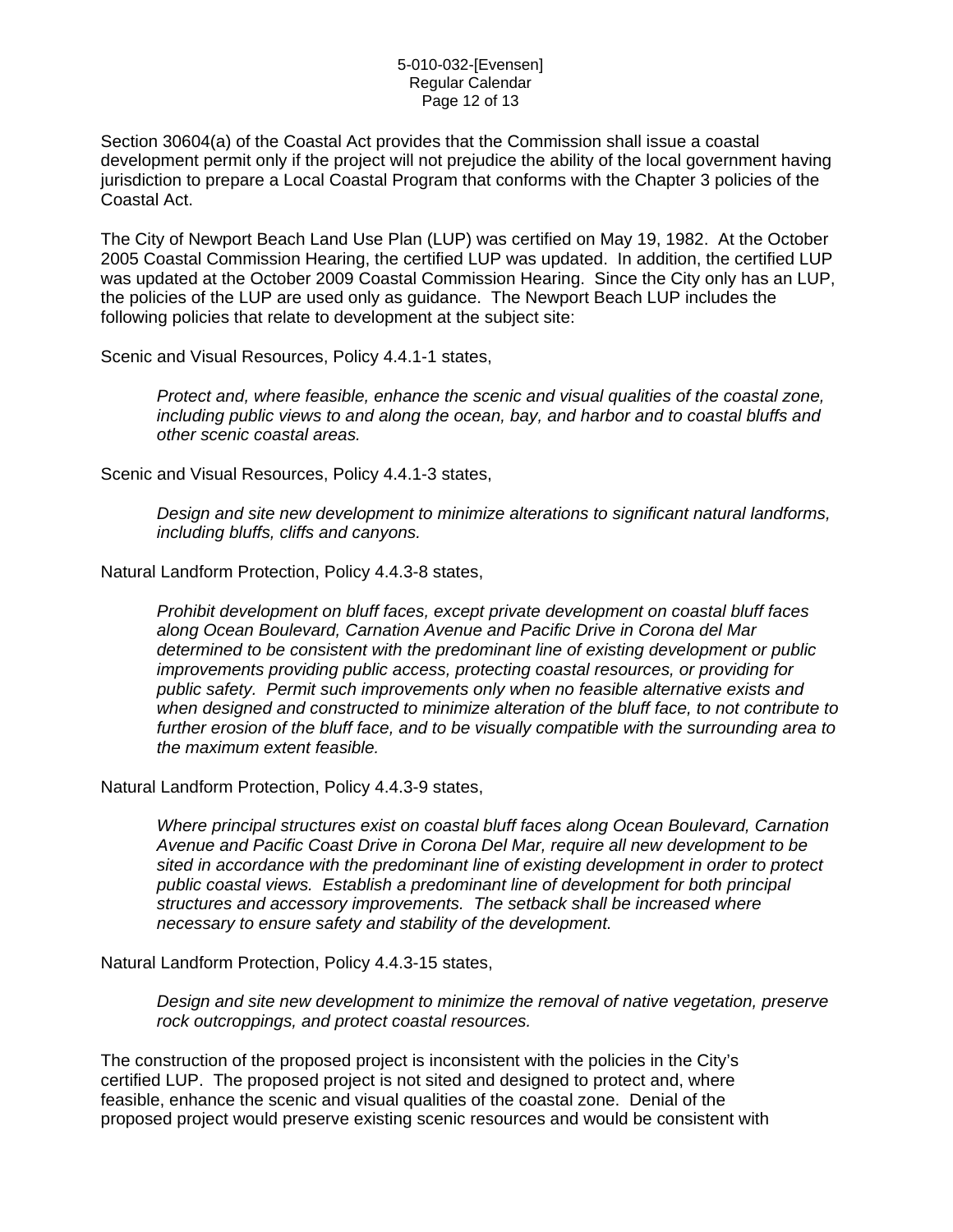preserving the existing community character where development occurs at the top of the bluff. The proposed development is inconsistent with the policies in the City's certified LUP, as well as the policies in Chapter 3 of the Coastal Act, as indicated above, and would therefore prejudice the City's ability to prepare a Local Coastal Program for Newport Beach that is consistent with the Chapter 3 policies of the Coastal Act as required by Section 30604(a). Therefore, the project must be denied.

# **F. CALIFORNIA ENVIRONMENTAL QUALITY ACT**

Section 13096 of Title 14 of the California Code of Regulations requires Commission approval of Coastal Development Permits to be supported by a finding showing the permit, as conditioned by any conditions of approval, to be consistent with any applicable requirements of the California Environmental Quality Act (CEQA). The City of Newport Beach is the lead agency and has determined that in accordance with CEQA, the project is Categorically Exempt from Provisions of CEQA for the construction. However, Section 21080.5(d)(2)(A) of CEQA prohibits a proposed development from being approved if there are feasible alternatives or feasible mitigation measures available which would substantially lessen any significant adverse effect, which the activity may have on the environment.

While the City of Newport Beach found that the development was Categorically Exempt, the Commission, pursuant to its certified regulatory program under CEQA, the Coastal Act, the proposed development would have adverse environmental impacts. There are feasible alternatives or mitigation measures available, such as remodeling of the existing home. Therefore, the proposed project is not consistent with CEQA or the policies of the Coastal Act because there are feasible alternatives, which would lessen significant adverse impacts, which the activity would have on the environment. Therefore, the project must be denied.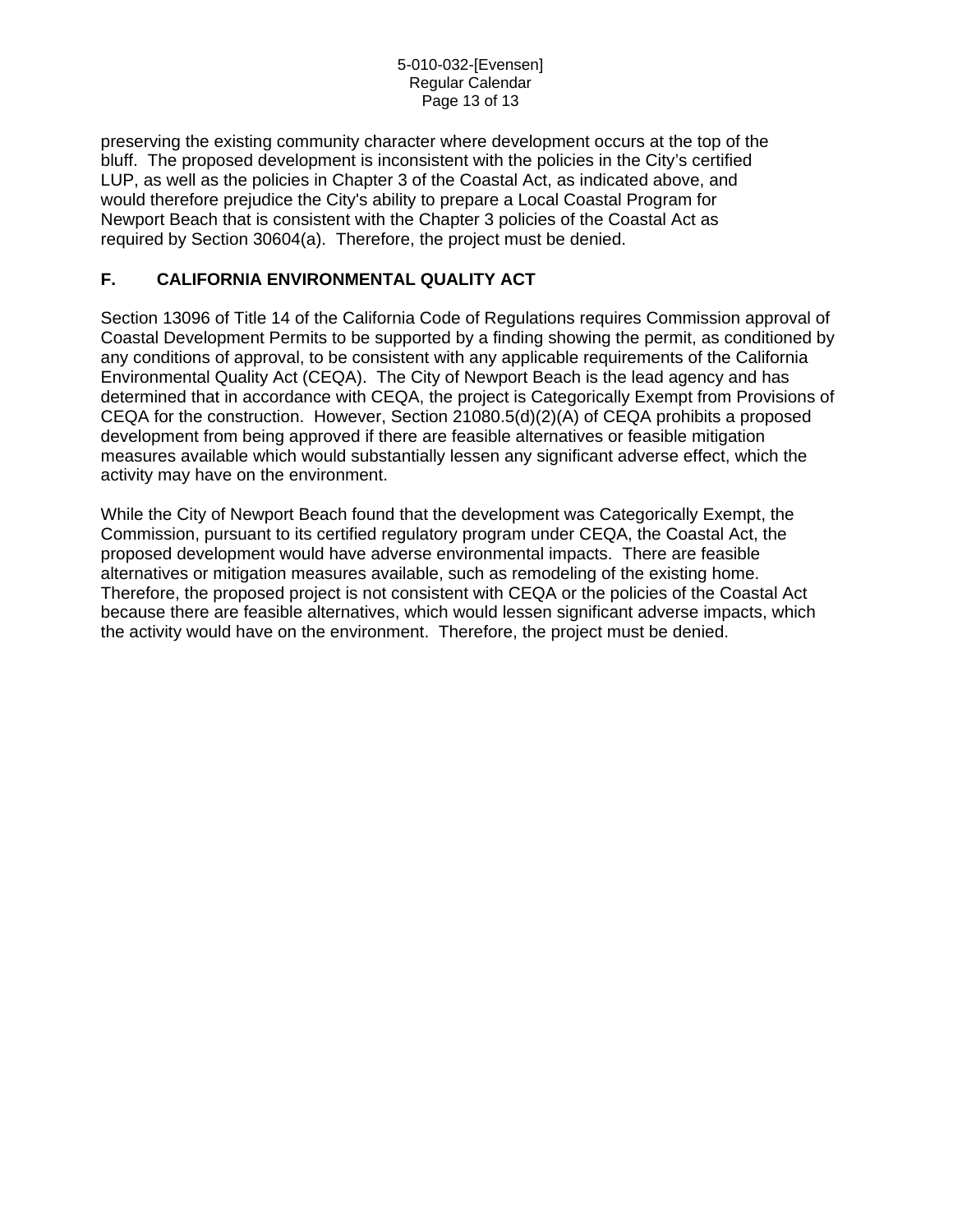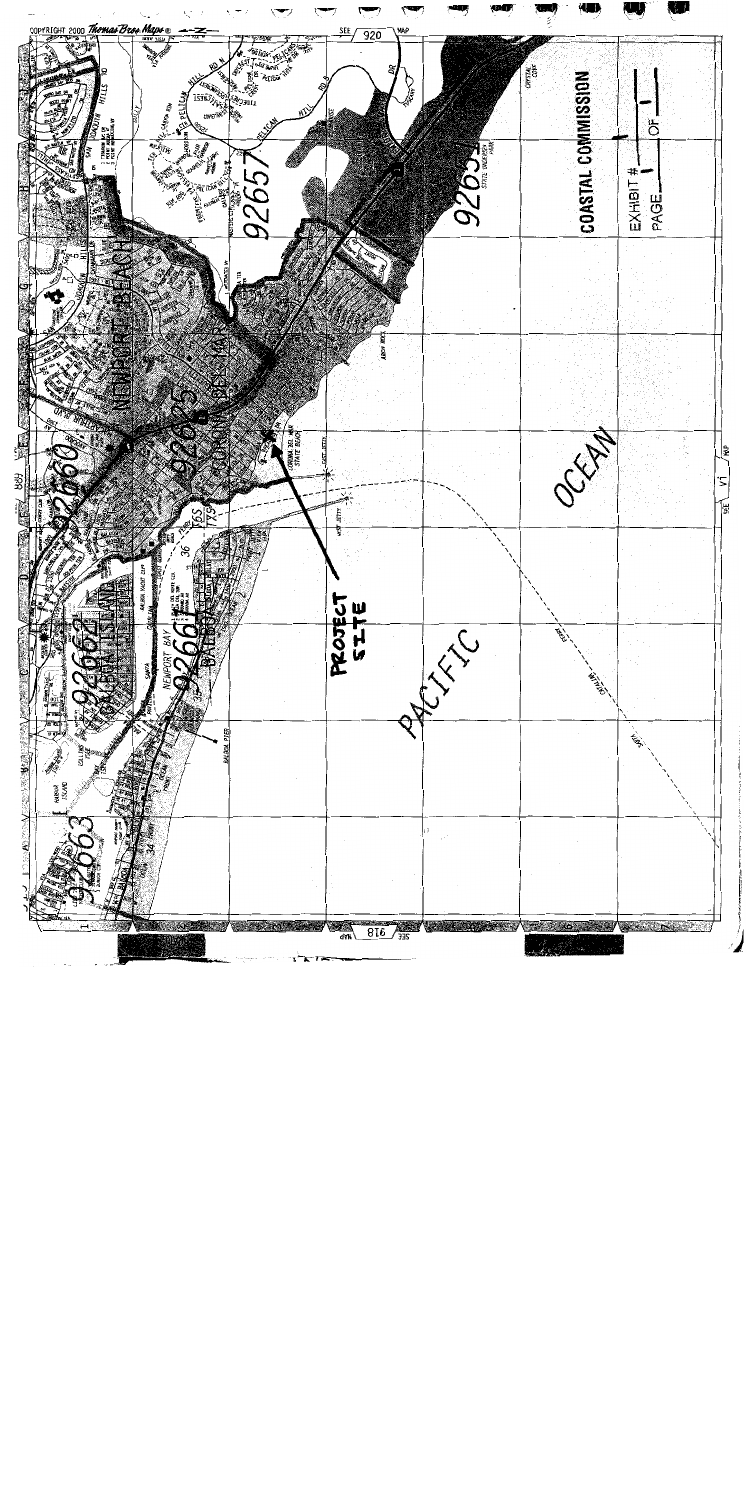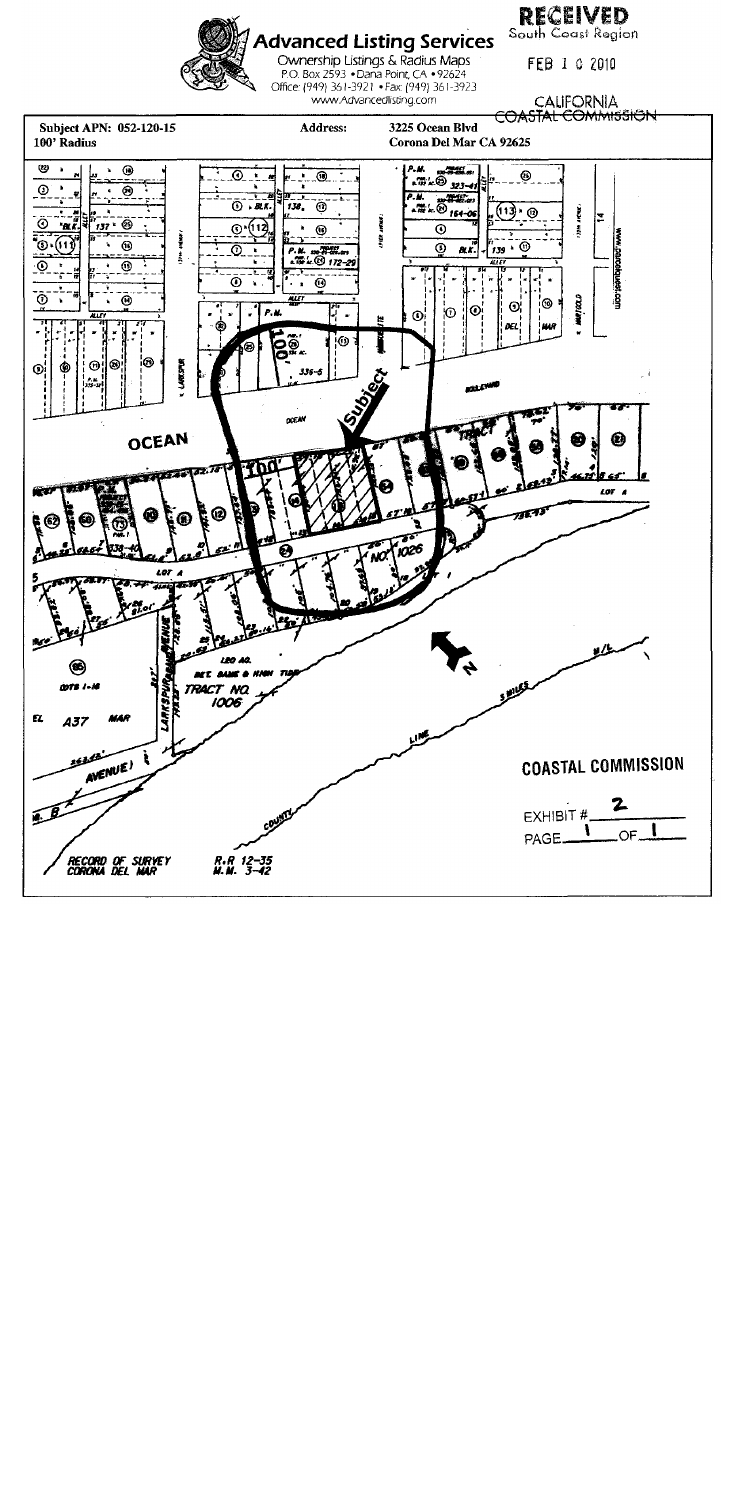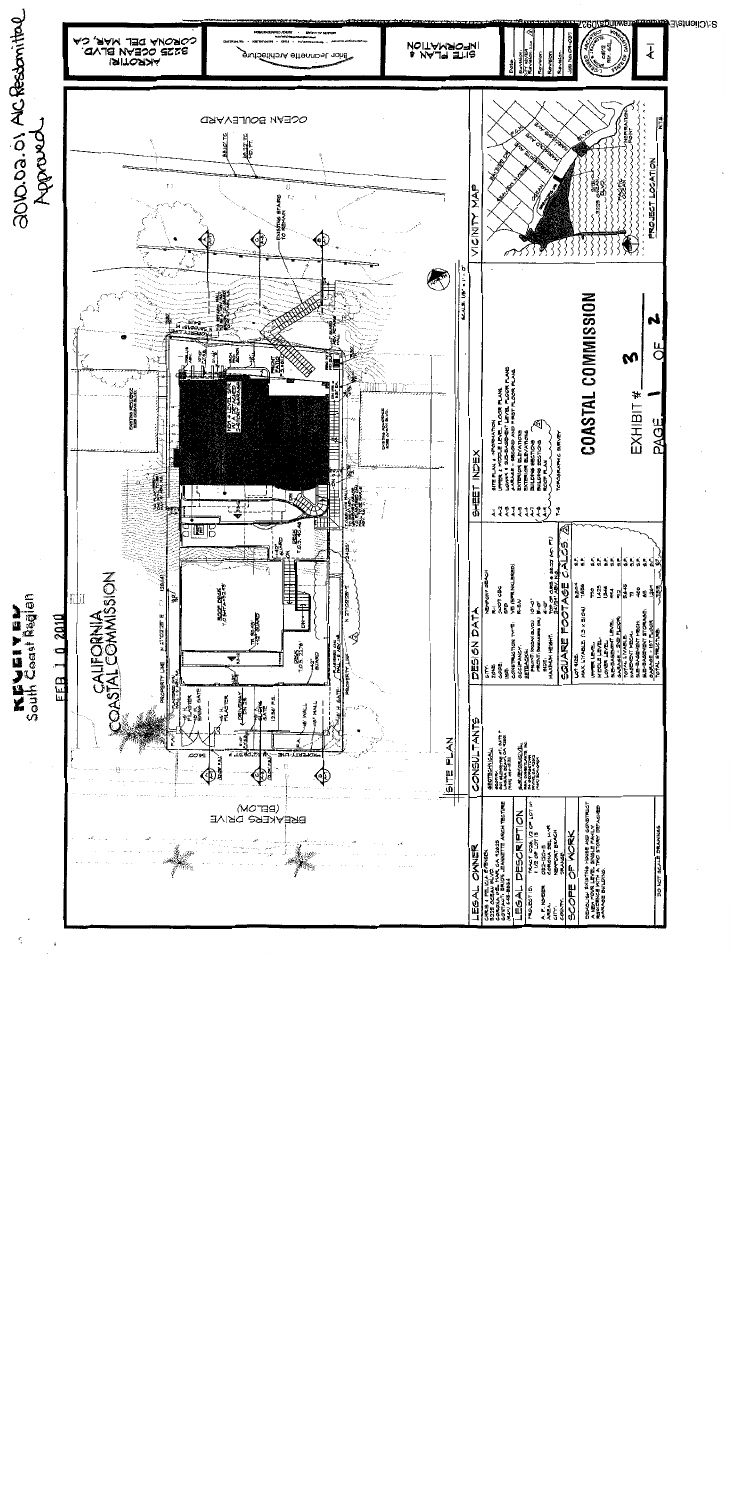

**APR 21 2010**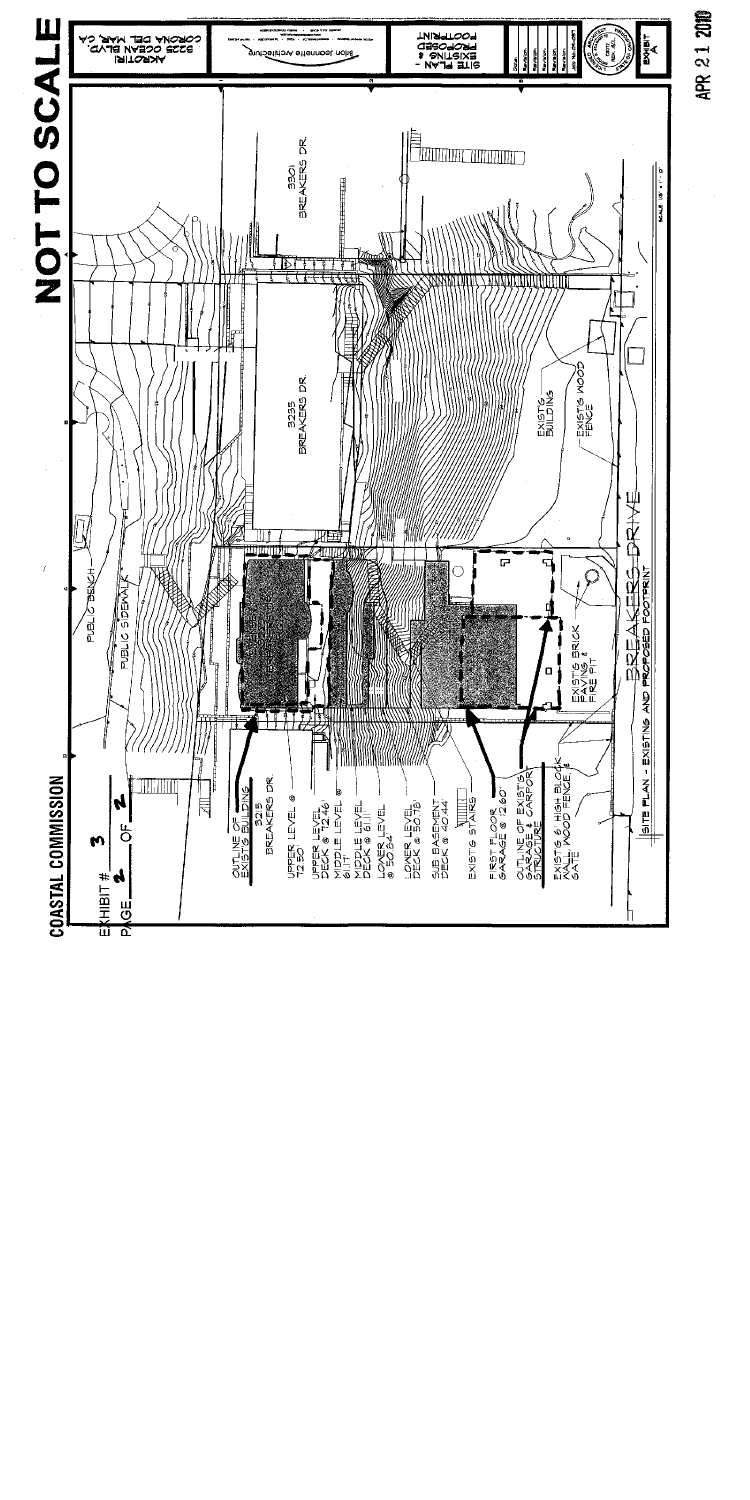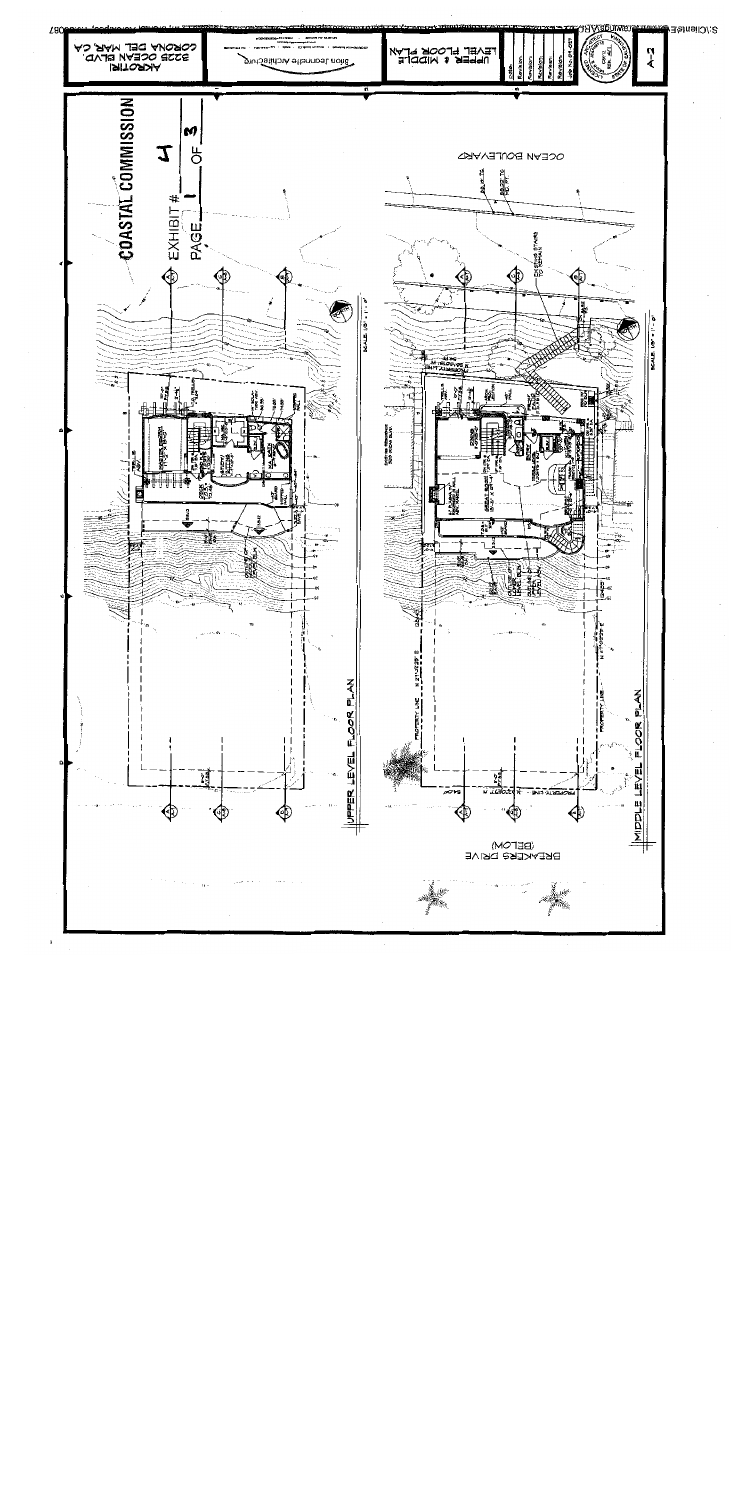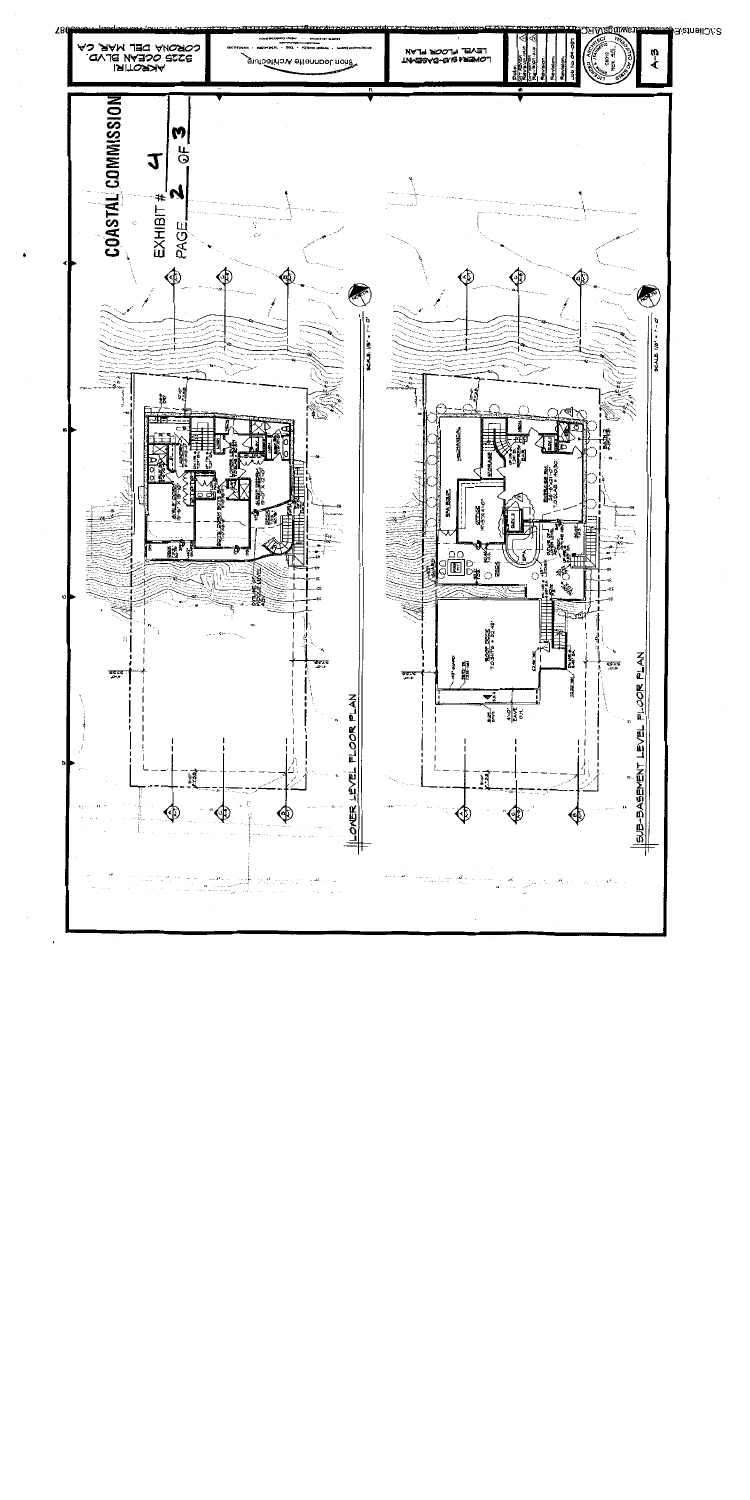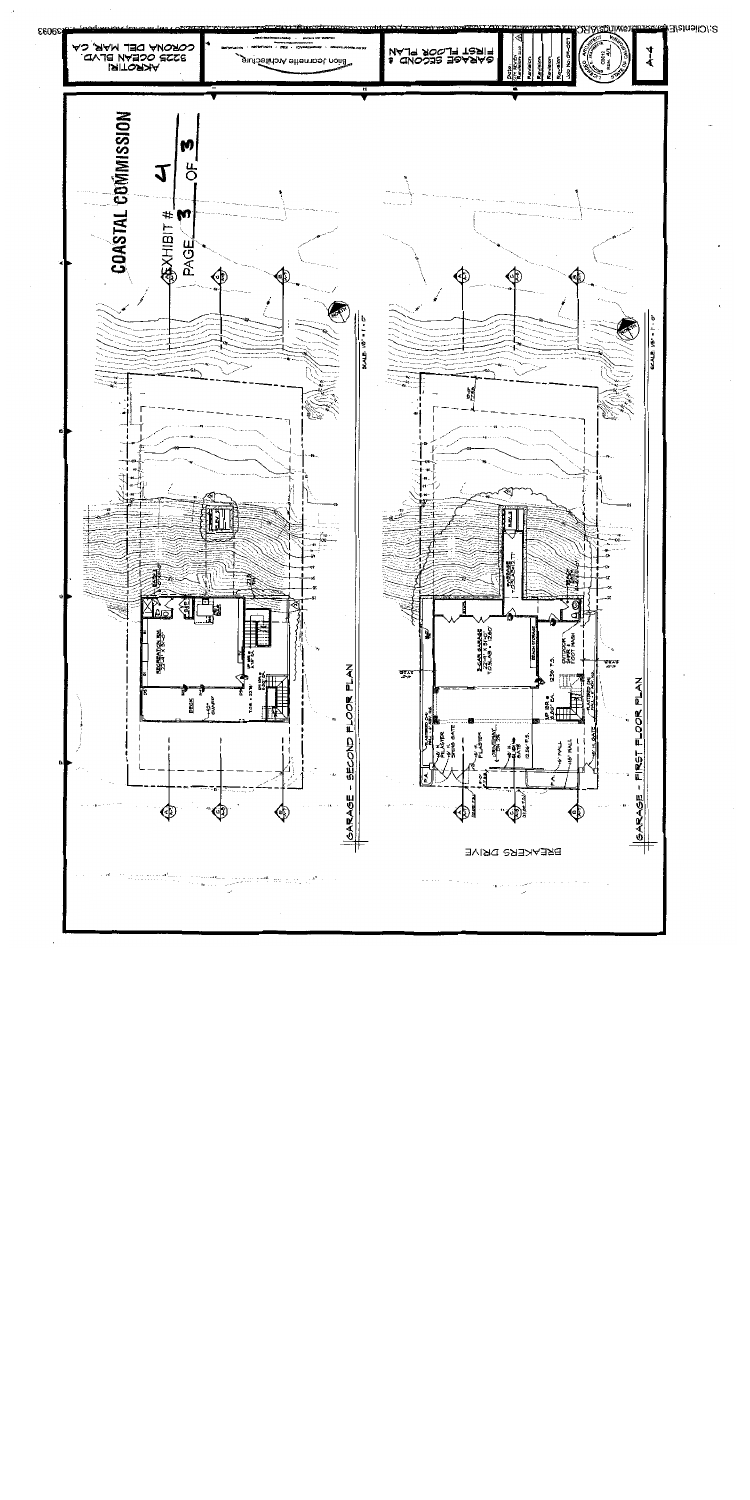

068.6:1.590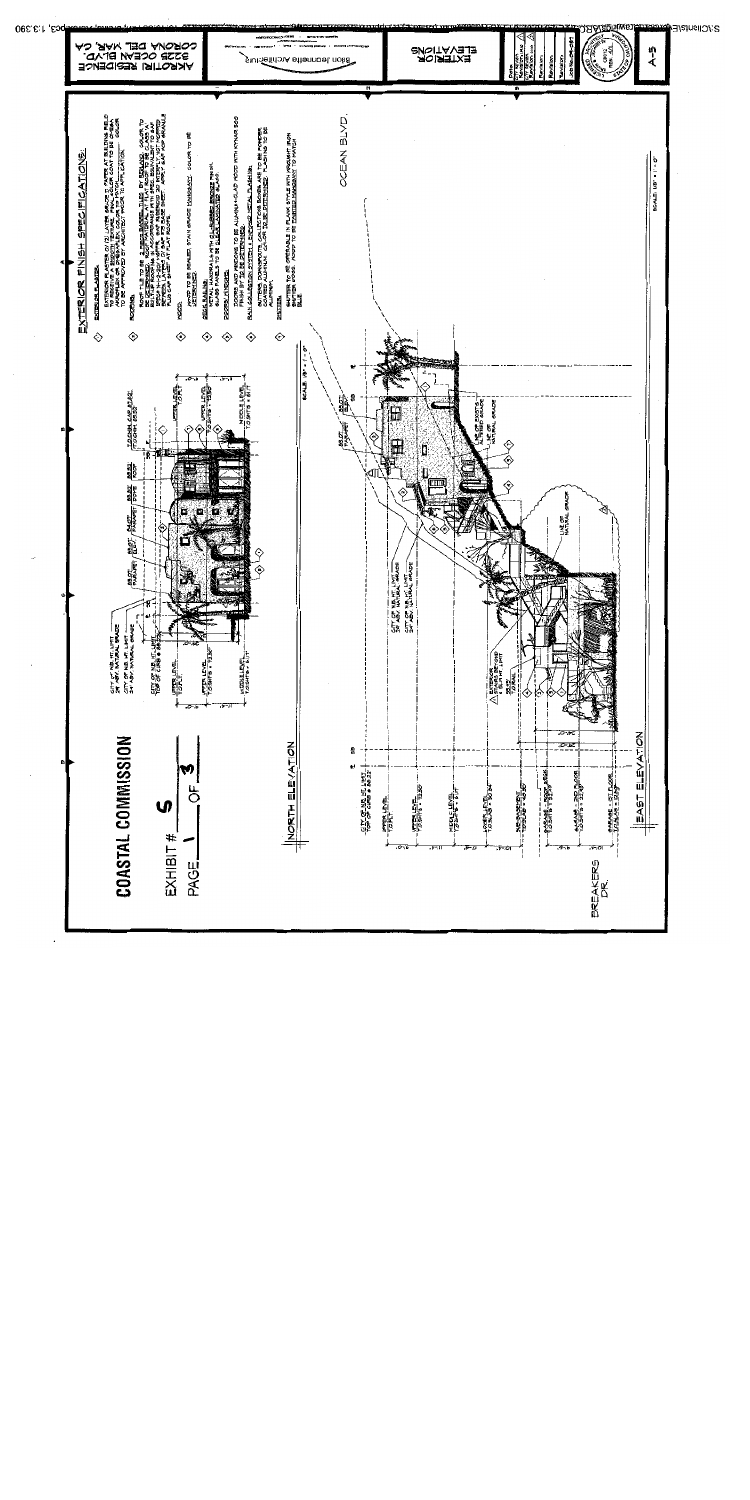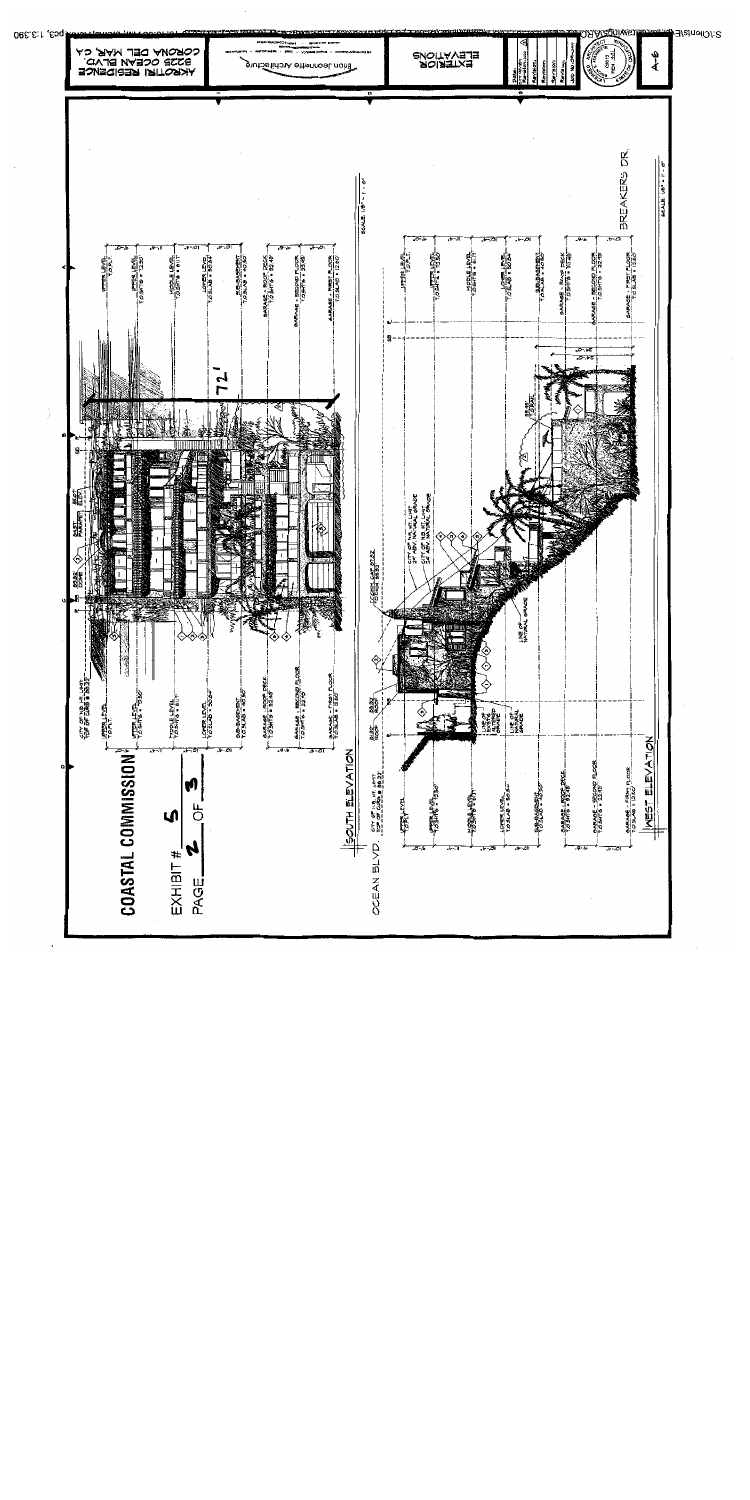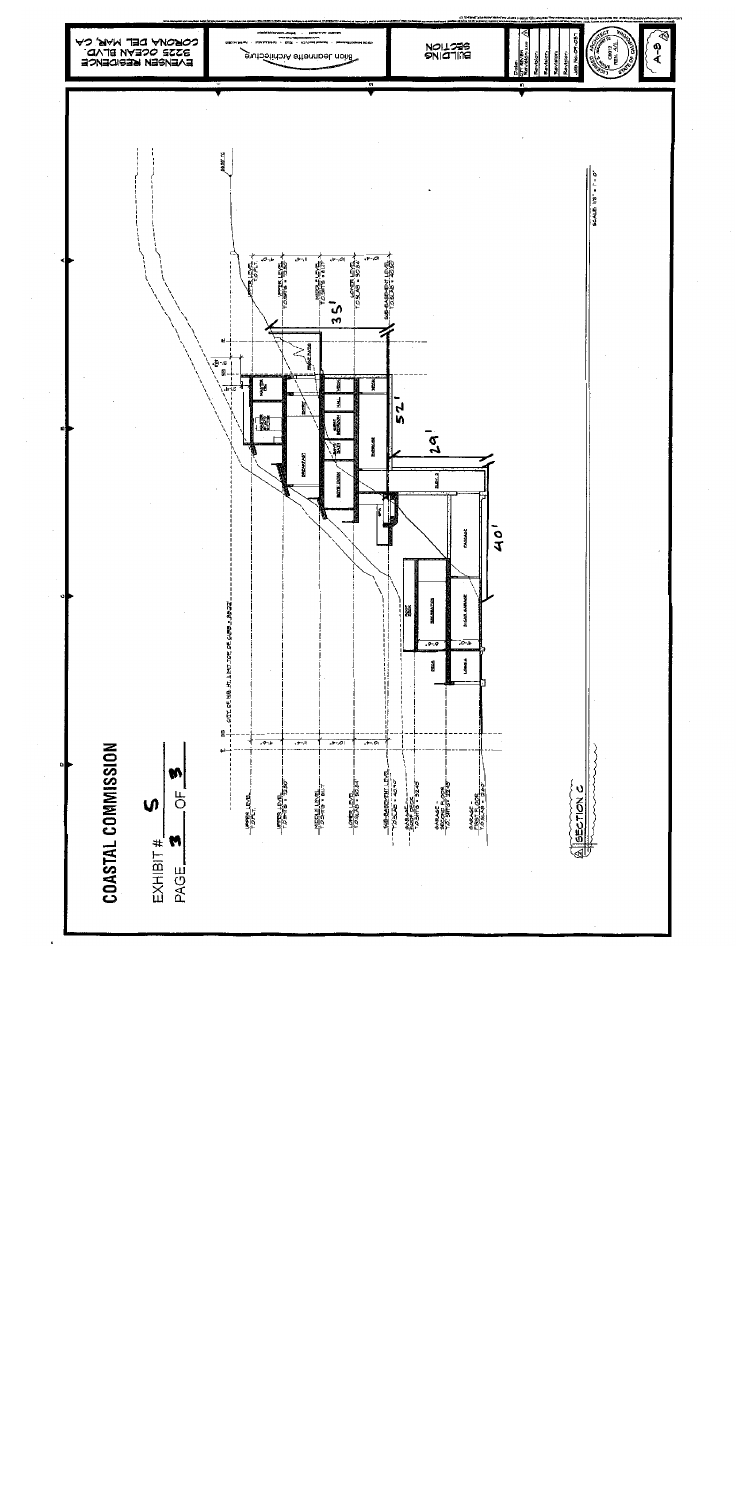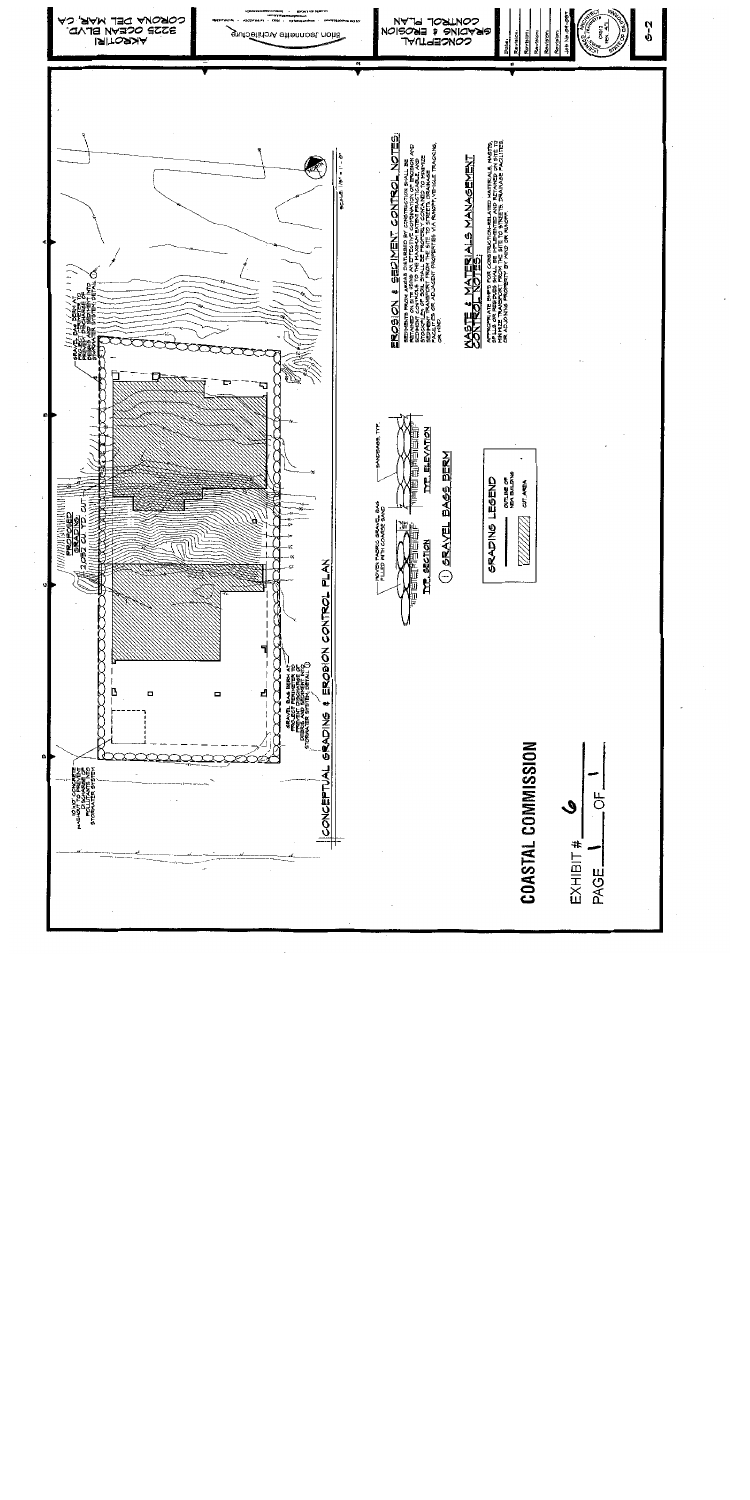**COMPA** en en de la politikula en la politikula en la politikula en la politikula en la politikula en la politikula en<br>La politikula en la politikula en la politikula en la politikula en la politikula en la politikula en la polit **Malifying the Content** 

COASTAL COMMISSION N Г EXHIBIT #\_<br>PAGE

 $\overline{5}$